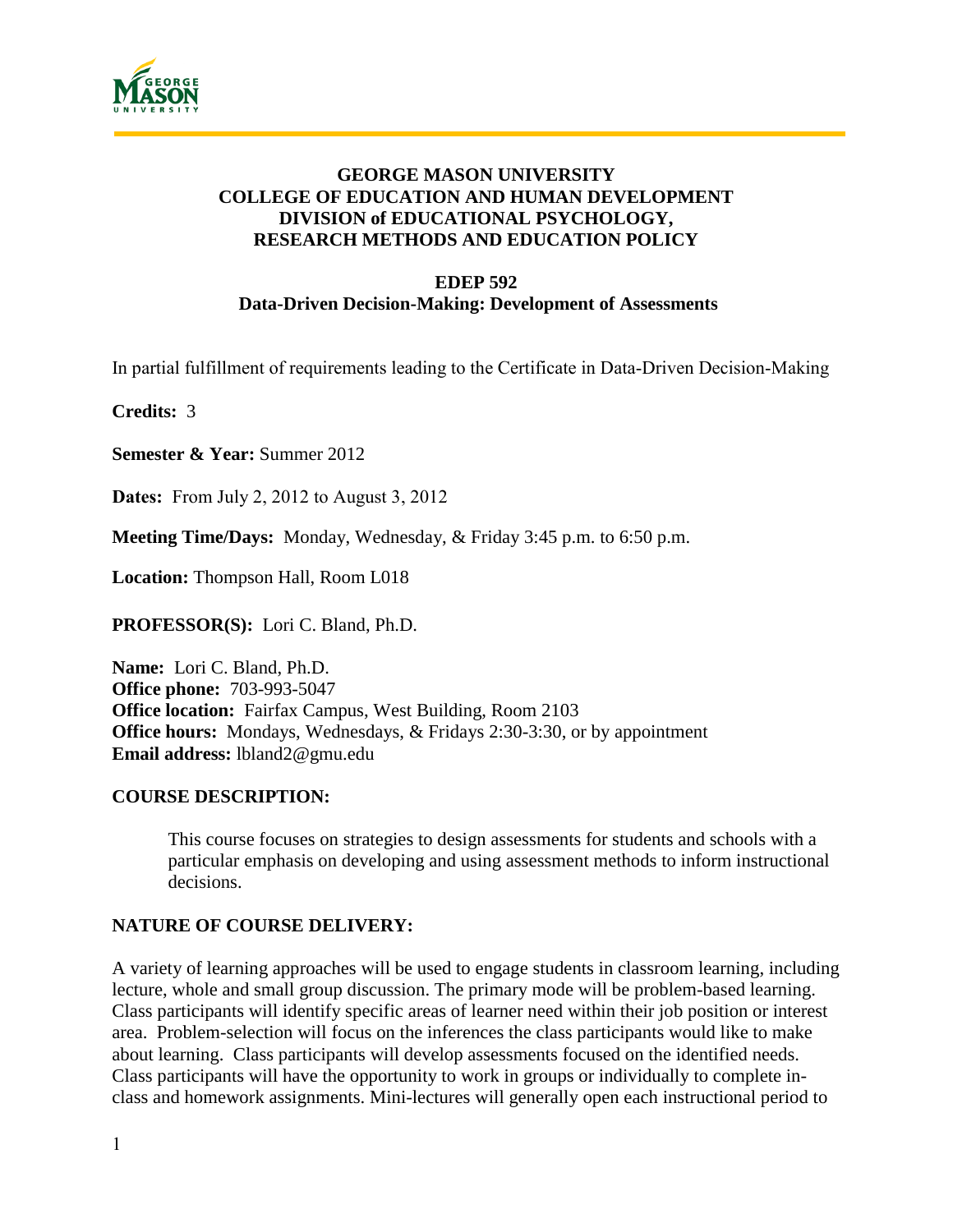

set the focus for the class session. While the mini-lectures are relevant to specific chapters in the required textbook, they are not taken exclusively from this source. The final segment of the class period will be devoted to small group discussions of the current literature on educational assessment or small group or individual work sessions designed to provide hands-on experiences with assessment methods or decision-making.

# **LEARNER OUTCOMES:**

This course is the second course in the series in pursuit of the Data-Driven Decision-Making (3DM) Certificate. The first purpose for this course in the certificate series is to inform educators of the important role of classroom, school, or district-developed assessments in the context of current school reform initiatives (and policies) at the federal, state and local levels. The second purpose is to improve educators understanding, skills, and dispositions related to ensuring the measures they develop adhere to professional standards. As such, the course will facilitate each educator's reaching a level high of competence and professional-level understanding of assessment design practices used in making decisions related to continuous improvement in learning. As a result of this course, the educators will be able to:

- Understand how data-driven decision-making is implied or made explicit in federal statutes and state assessment programs, particularly for the state where employed, and the impact on expected standards for educator performance.
- Understand and explain the cognitive bases for learning and their connections to various forms of assessments of learning.
- Understand the purposes for different types of assessments at the classroom, school, or system level, and be able to select and administer the appropriate assessment for the intended purpose.
- Understand the conceptual framework underlying classroom, school, or system level assessment data, and use the framework to design assessments and scoring methods that will allow educators to draw valid inferences from the assessment data.
- Interpret, explain, and use classroom, school, or system level assessment data to make decisions about learning and teaching.
- Analyze a state test blueprint and released assessment in terms of the cognitive demands, determine the appropriate inferences that can be drawn from the data, and discuss how classroom, school, or district assessment can be used to support learning of standards.
- Apply multiple learning hierarchies (e.g., Bloom, Krathwohl) to assessment of student progress.
- Design classroom-based tests that meet professional standards for sound assessment and testing.
- Explain the relationship between classroom, school, and district assessment to high stakes testing and student, teacher, and school accountability.
- Explain the relationship between learning, testing, and issues of social justice.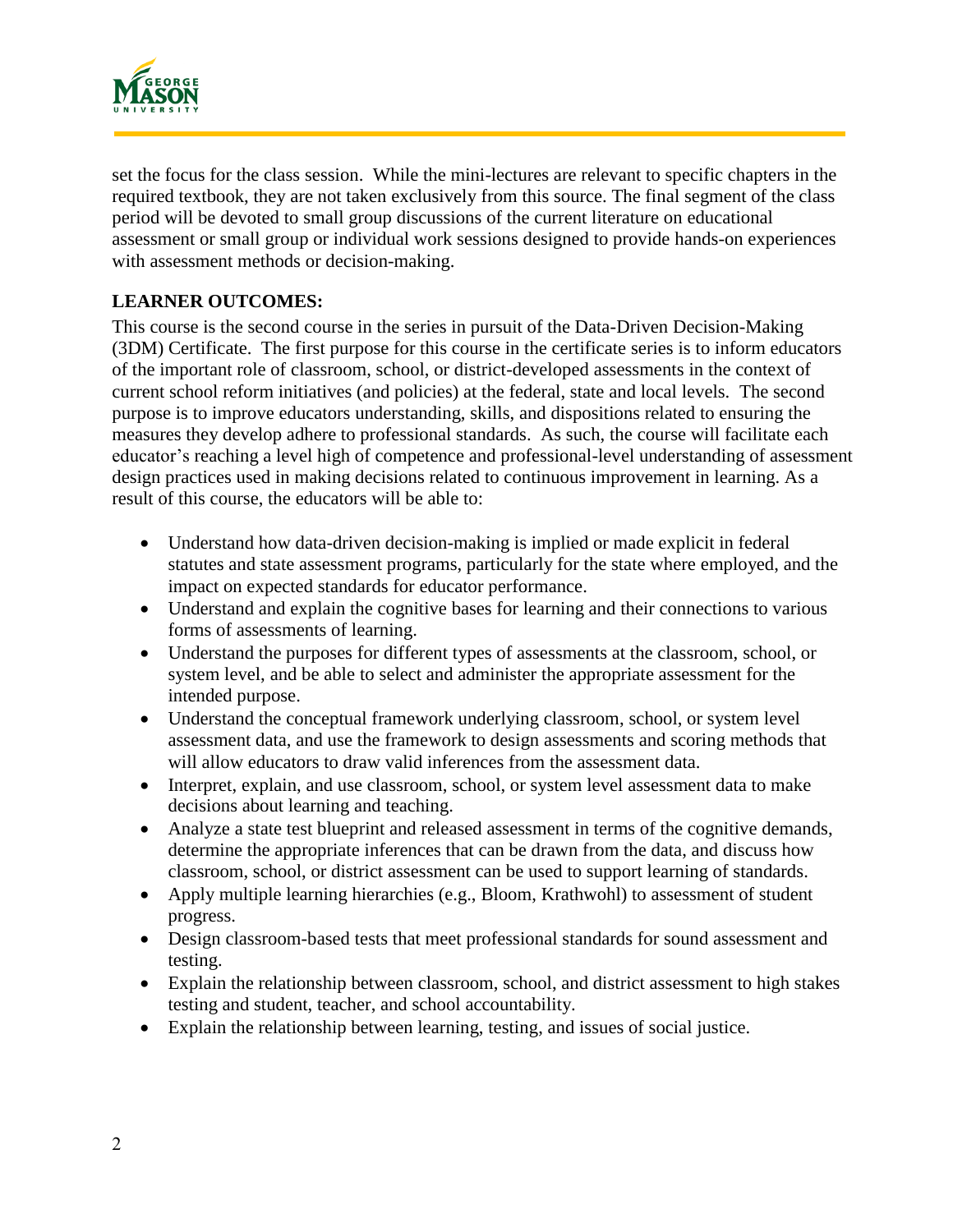

# **PROFESSIONAL STANDARDS**

The goal of the course is to facilitate each educator's reaching a level high of competence and professional-level understanding of assessment design practices used in making decisions related to continuous improvement in student learning. Learner outcomes are consistent with the Educational Psychology Program standards:

- Educators will demonstrate an understanding of principles and theories of learning, cognition, motivation, and development as they apply to a wide variety of contemporary assessment contexts.
- Educators will use their knowledge, skills, and dispositions to apply principles and theories of learning, cognition, motivation, and development to analyze and develop instruction based on sound assessment principles.
- Educators will demonstrate an understanding of the basic concepts, principles, techniques, approaches, and ethical issues involved in educational assessment.

#### **Student Outcomes and Relationship to Professional Standards**

The student outcomes are informed by the Standards for Teacher Competence in Educational Assessment of Students (AFT, NCME, NEA, 1990), the Standards for Competence in Student Assessment (AASA, NAESP, NASSP, NCME, 1990), the Standards for Educational and Psychological Testing (AERA, NCME, & APA, 1999), and the InTASC Model Core Teaching Standards (CCSSO, 2011) guide the course content and emphasis for reaching the learning objectives.

Those standards deemed most relevant to addressing the learning targets for the course are those that state that *educators will have the knowledge, skill and disposition to:*

- 1. Apply basic principles of sound assessment practices for addressing specific educational needs.
- 2. Distinguish between the nature and uses for norm-referenced and criterionreferenced tests.
- 3. Select assessment methods appropriate for instructional decisions.
- 4. Develop assessment methods appropriate for instructional decisions.
- 5. Administer, score, and interpret the results of both externally-produced and teacher-produced assessment instruments.
- 6. Use assessment results in instructional planning, teaching, developing curriculum, and school improvement.
- 7. Recognize and appropriately act against unethical, illegal, and otherwise, appropriate assessment methods and uses of assessment information.
- 8. Recognize the implications of educational assessments for social justice in schools.
- 9. Discern critical issues related to the role of the design of assessments for school accountability and high stakes testing.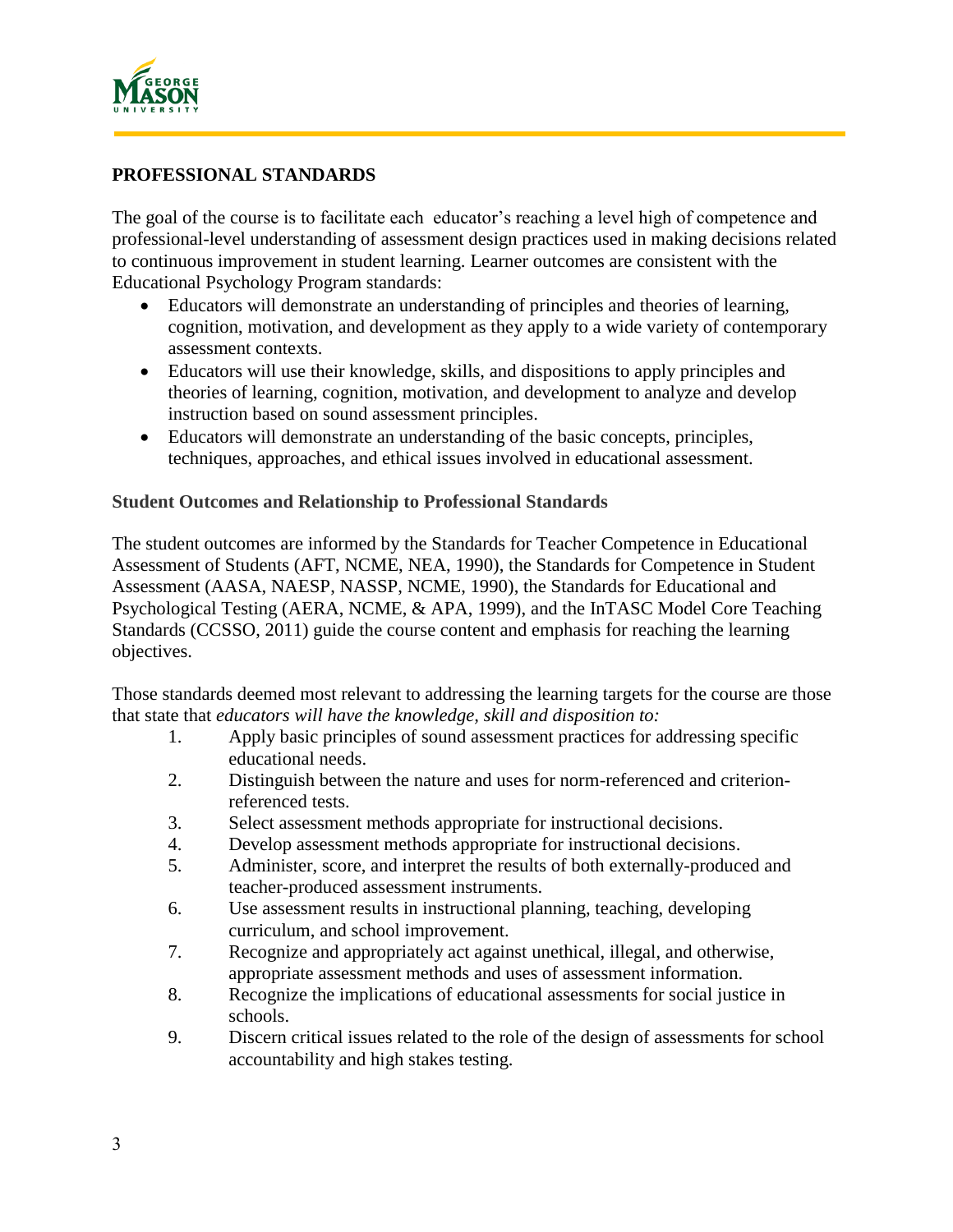

- 10. Gather evidence from multiple sources of data to draw valid inferences about student learning.
- 11. The teacher understands and uses multiple methods of assessment to engage learners in their own growth, to monitor learner progress, and to guide the teacher's and learner's decision making.

# **REQUIRED TEXTS:**

- Ainsworth, L. & Viegut, D. (2006). *Common formative assessments: How to connect standardsbased instruction and assessment.* Thousand Oaks, CA: Corwin Press.
- Dean, C. B., Hubbell, E. R., Pitler, H., & Stone, B. (2012). *Classroom instruction that works: Research-based strategies for increasing student achievement. 2nd Ed.* Alexandria, VA: Association for Supervision and Curriculum Development.
- Marzano, R. J., Pickering, D., & McTighe, J. (1993). *Assessing student outcomes: Performance assessment using the Dimensions of Learning model.* Alexandria, VA: Association for the Supervision and Curriculum Development.
- Chappuis, J., Stiggins, R., Chappuis, S., and Arter, J. (2012). *Classroom assessment for student learning: Doing it right – using it well.2 nd Ed.* Boston: Pearson.

#### **RECOMMENDED TEXTS:**

While these texts are not required, they are helpful.

- Anderson L. W. (2003). *Classroom assessment: Enhancing the quality of teacher decision making.*  Mahwah, NJ: Lawrence Erlbaum Associates.
- Anderson, L. W., & Krathwohl, D. R. (Eds.). (2001). *A taxonomy for learning, teaching and assessing: A revision of Bloom's Taxonomy of educational objectives.* New York: Longman.
- Arter, J., & McTighe, J. (2001). *Scoring rubrics in the classroom: Using performance criteria for assessing and improving student performance.* Thousand Oaks, CA: Corwin.

Popham, W. J. (2011). *Classroom assessment: What teachers need to know.* Boston: Pearson.

#### **ADDITIONAL READINGS:**

Additional readings can be found on the indicated website, Blackboard, or will be distributed by the instructor in class.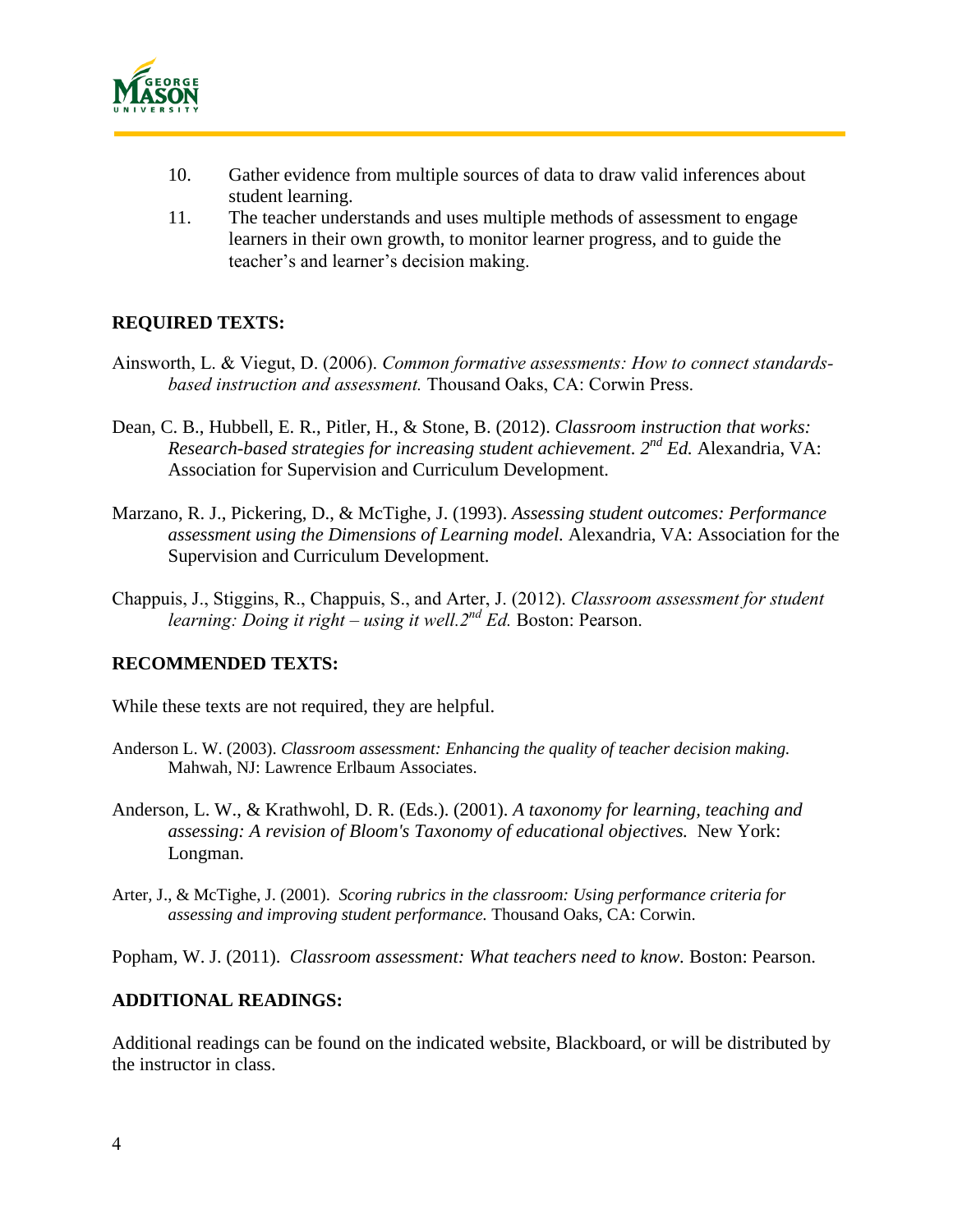

- Jordan, W. J. (2010). Defining equity: Multiple perspectives to analyze the performance of the diverse learner. *Review of Research in Education, 34*(1), 142-178. doi: 10.3102/0091732X09352898
- Kirpes, A. L. & Price, C. (2009). Demystifying assessments: Understanding the test development process in large-scale assessments. *Edge*, January/February, 4 (3), 3- 19. <http://edd.wikispaces.com/file/view/edgev4n3+Price+Kirpes.pdf>
- Nitko, A.J. (2007). *Using Mental Measurement Yearbook Review and other materials to evaluate a test*. Retrieved June 28, 2012 at:<http://www.unl.edu/buros/bimm/html/lesson02.html>
- Plake, B. S., Buckendahl, C. W., & Impara, J. C. (2004). *Classroom-based assessment system for science: A model*. Washington, DC: National Academy of Sciences. <http://www7.nationalacademies.org/bota/Classroom-basedAssment.pdf>
- Southwest Regional Development Laboratory. (2011). *Reading assessment database-overview.* Retrieved from [http://www.sedl.org/reading/rad/.](http://www.sedl.org/reading/rad/)
- Virginia Department of Education. (April 28, 2011). *Board of Education Agenda Item.*  Richmond, VA: Author. Retrieved from [http://www.doe.virginia.gov/boe/meetings/2011/04\\_apr/agenda\\_items/item\\_l.pdf](http://www.doe.virginia.gov/boe/meetings/2011/04_apr/agenda_items/item_l.pdf)

#### **Additional text-based resources:**

- American Association of School Administrators. (1997). *Competency standards in student assessment for educational administrators.* Retrieved June 28, 2012 at: <http://www.unl.edu/buros/bimm/html/article4.html>
- American Psychological Association. (2009). *Publication manual of the American Psychological Association. (6th Ed.).* Washington, DC: Author.
- American Federation of Teachers, National Council on Measurement in Education & National Education Association. (1990). *Standards for teacher competence in educational assessment of students*. Retrieved June 28, 2012 at: <http://www.unl.edu/buros/bimm/html/article3.html>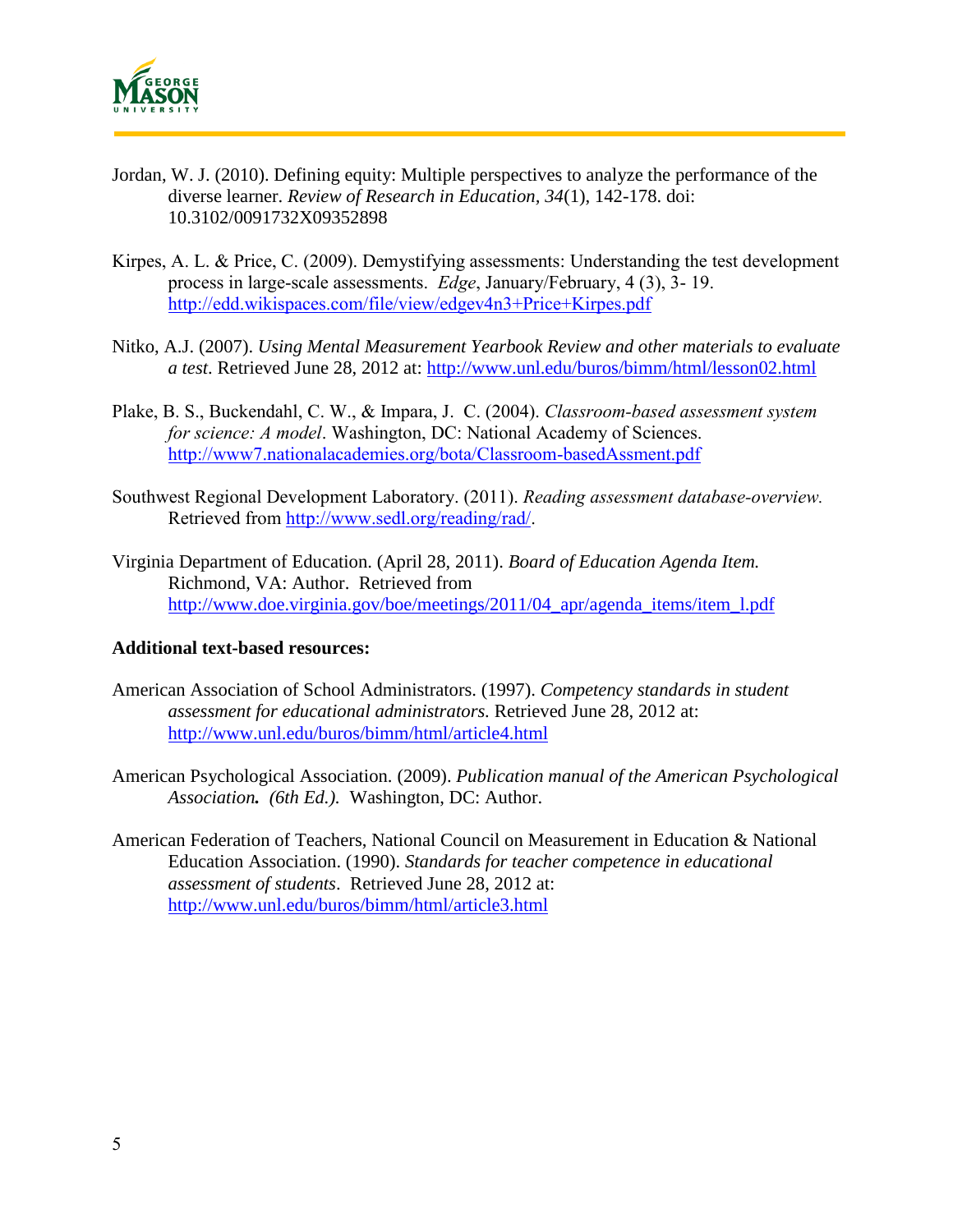

# **WEBSITE RESOURCES**

Buros Center for Testing, including the Mental Measurements Yearbook <http://www.unl.edu/buros/>

Multimedia Educational Resources for Learning and Online Teaching (MERLOT) <http://www.merlot.org/merlot/materials.htm?keywords=Rubrics>

National Center for Fair and Open Testing (Fair Test) [www.fairtest.org](http://www.fairtest.org/)

National Center for Education Statistics [http://nces.ed.gov](http://nces.ed.gov/)

National Research Center on Evaluation, Standards, and Student Testing (CRESST), <http://www.cse.ucla.edu/>

TeacherVision [http://www.teachervision.fen.com/teaching-methods/educational-testing/4170.html.](http://www.teachervision.fen.com/teaching-methods/educational-testing/4170.html)

Virginia Department of Education <http://www.doe.virginia.gov/testing/index.shtml>

Wisconsin Center for Education Research <http://www.wcer.wisc.edu/>

# **COURSE REQUIREMENTS, PERFORMANCE-BASED ASSESSMENT, AND EVALUATION CRITERIA:**

#### **A. Requirements**

Students are expected to:

- attend all class sessions on time. [If an emergency prevents you from attending class, please call or e-mail the instructor in advance preferably, but as soon as possible.]
- participate meaningfully in class discussion
- contribute to group discussions and assignments
- submit all of the assignments on time. **I will deduct 5% of the total grade for every day the assignment is late without a documented medical issue or emergency situation.**
- reference the assigned readings within the body of the text, and complete a reference list at the end of the assignment according to the *Publication Manual of the American Psychological Association, 6th Edition* (APA, 2009) for items 2-7 below.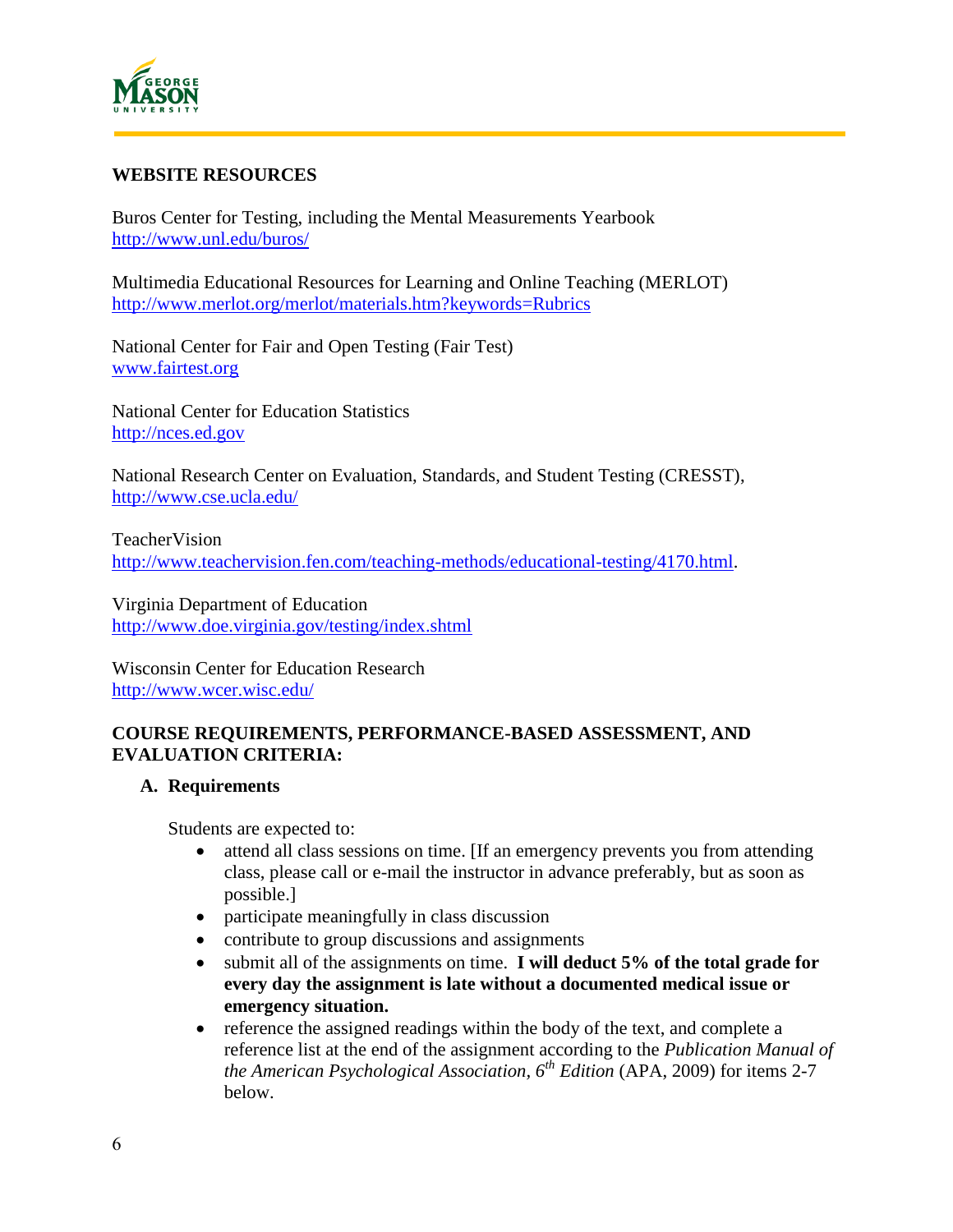

## **B. Performance-based assessments**

All of the student products specified under course requirements will require performancebased assessments guided by scoring criteria, such as rubrics.

**1. Class participation (20 points).** Because of the importance of lecture and class discussions to students' learning experience, I expect each student to come to class on time and participate in class discussions. Additionally, assigned readings are to be completed before class. Attendance, punctuality, preparation, and active contribution to small and large group discussions and individual, small, or large group activities are essential. All in class assignments are to be completed by the end of class, or by the start of the next class period. These elements reflect the professional attitude implied in the course goals. If you miss a class, you are responsible for completing all assignments and readings by the next class.

**2. Reflective Analysis Paper (20 points)**. Class participants will prepare a brief report about an area of instruction that is perceived to be in need of improvement. The paper will describe the nature of the problem, past attempts to resolve it, and reflections related to the underlying causal factors. Moreover, the paper will briefly describe the types of data currently used for assessing and monitoring student learning. The paper should be 6-8 pages in length. For current educators, this paper should focus on an issue that you would like to resolve. For students who may not be in an educational setting, you may research an issue using state or national data.

**3. Assessment Proposal (30 points).** Class participants will develop a brief work proposal to develop assessments identified in the reflective analysis as in need of improvement. The proposal should provide a plan for developing, administering, and using the data for two (2) different assessment methods to address the problem. As a component of the plan for development, you will need to include the test blueprints and a plan to conduct a pilot test of the assessments. The plan should indicate how the assessments will be implemented in the schools.

**4. Assessment Development (100 points total).** Using the assessment plan, class participants will develop and pilot test two (2) assessments based on sound principles of assessment construction. The parameters and points associated to each parameter include the following:

a. You must have one selected response assessment that includes at least 20 items and answer key and scoring scale. On the selected response assignment, you must include 5 binary items, 5 matching items, and 10 multiple choice items. You must include the answer key. With your answer key, you need to indicate how many points each question is worth and the total number of points associated with the test. (50 points)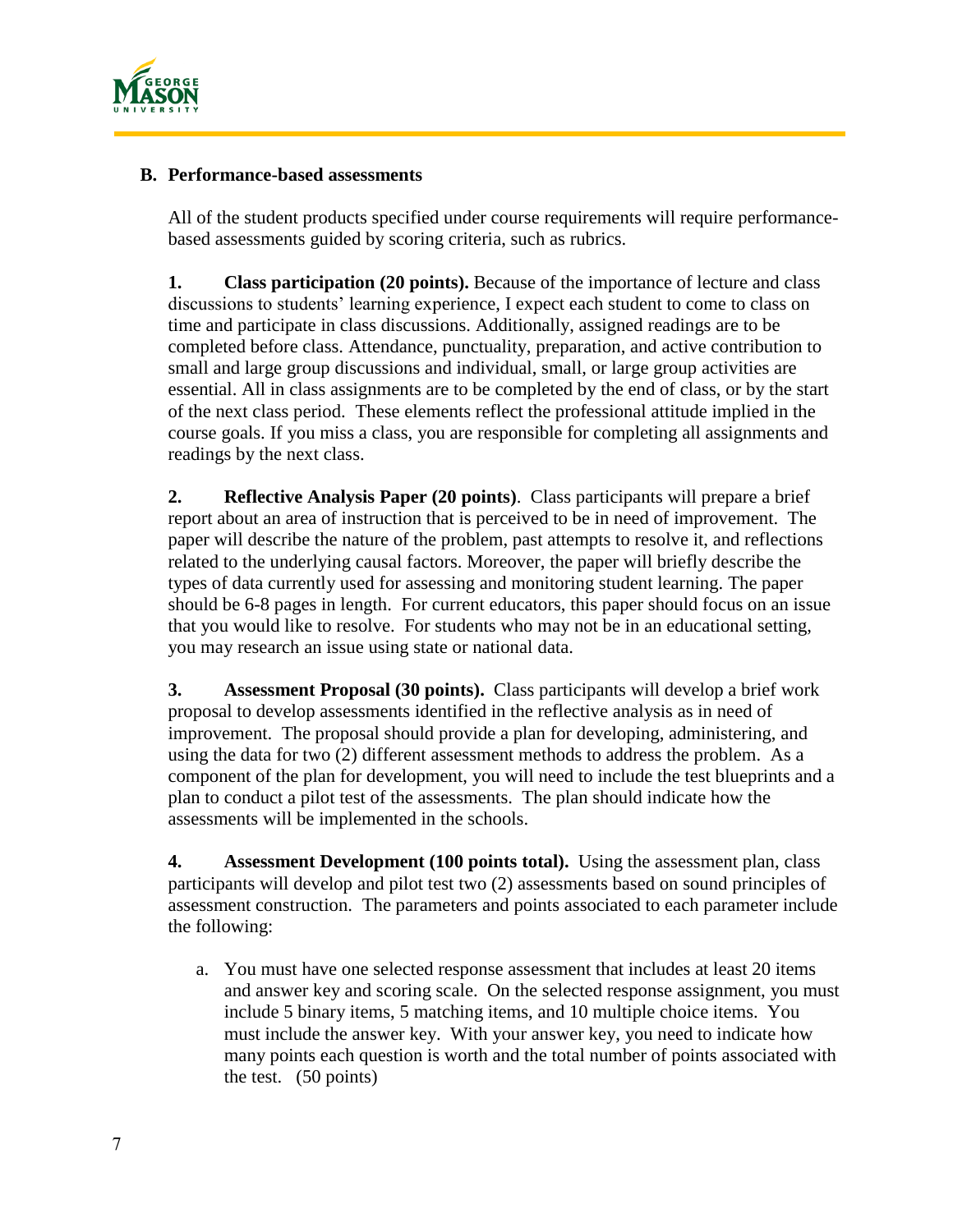

- b. You must have one constructed response assessment that includes at least 5 items. Each item must use one of the scoring scales discussed in class (checklist, scoring scale, task list, holistic rubric, and analytical rubric). Each item must have a different scale. The scale must be appropriate to the item. Each item must also include the desired response or an exemplary response if more than one response is acceptable. (50 points)
- c. You will submit a draft of each assessment and an answer key or scoring scale for review. I will review the assessment and return the draft by the next class so that you can make the necessary changes for the pilot test. You need to keep the draft with my comments and submit the draft with my comments when you submit the final product. Each draft is worth 10 of the 50 points.
- d. Each assessment will require a pilot test, including making changes to the assessment based on what you learned from the pilot test. You will need to submit the test-takers answer sheets, the data from the pilot test, your questions to test-takers about the pilot test with the responses to your questions, and an analysis of the data and comments in relation to the draft. This combined information is worth 20 of the 50 points.
- e. You will submit the following products on the due date for each assessment: the draft with my comments, data from the pilot test, and the final copy of the assessment after making corrections from my comments and the pilot test. The final assessment is worth 20 of the 50 points. I will deduct 50 points for any missing components previously turned in if "c and d" from above are not resubmitted with the final product. You need to provide evidence of growth to me in the assessment. Therefore, I need your draft and the pilot test information with the final product to determine the growth in the assessment and your thinking about assessment.

**5. Portfolio (20 points).** You will complete a portfolio comprised of in-class work, homework, performance-based assessments, and commentary, reflections, or essays about the included work. The portfolio provides evidence across the array of products submitted about your unfolding learning of course content, your thoughts on the connections among the various learning activities as related to the your intended improvements in learning for the students, and an exhibition of your final products. The products included in your portfolio will "tell the story" about how you developed and will use assessment to augment decisions related to the student learning issues from your reflective paper.

**6. Oral Presentation (10 points).** You will present your portfolio during the final class.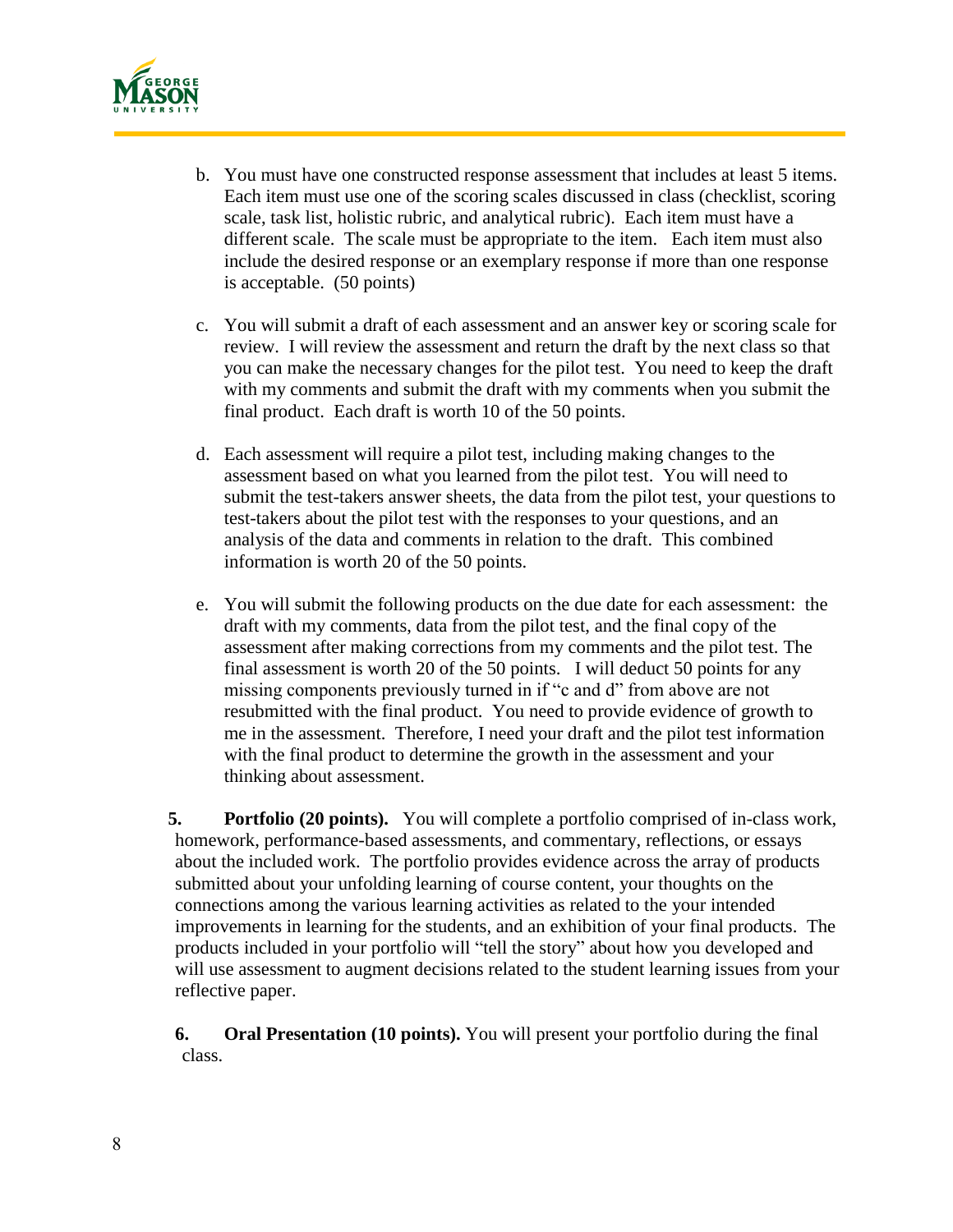# **C. Criteria for Evaluation**

There are 200 total points for the course, distributed across the assignments and classroom discussion expectations.

#### **D. Grading scale**

| Grade         | <b>Points Earned</b> |
|---------------|----------------------|
| <b>Earned</b> |                      |
| $A+$          | 195-200 points       |
| A             | 190-194 points       |
| A -           | 184-189 points       |
| $B+$          | 178-183 points       |
| B             | 172-177 points       |
| $B -$         | 166-171 points       |
| $\mathcal{C}$ | 140-165 points       |
| F             | 139 or fewer points  |

#### **COLLEGE OF EDUCATION AND HUMAN DEVELOPMENT**

#### *Student Expectations*

- Students must adhere to the guidelines of the George Mason University Honor Code [See [http://academicintegrity.gmu.edu/honorcode/\]](http://academicintegrity.gmu.edu/honorcode/).
- Students with disabilities who seek accommodations in a course must be registered with the George Mason University Office of Disability Services (ODS) and inform their instructor, in writing, at the beginning of the semester [See [http://ods.gmu.edu/\]](http://ods.gmu.edu/).
- Students must follow the university policy for Responsible Use of Computing [See [http://universitypolicy.gmu.edu/1301gen.html\]](http://universitypolicy.gmu.edu/1301gen.html).
- Students are responsible for the content of university communications sent to their George Mason University email account and are required to activate their account and check it regularly. All communication from the university, college, school, and program will be sent to students solely through their Mason email account.
- Students must follow the university policy stating that all sound emitting devices shall be turned off during class unless otherwise authorized by the instructor.
- Students are expected to exhibit professional behaviors and dispositions at all times.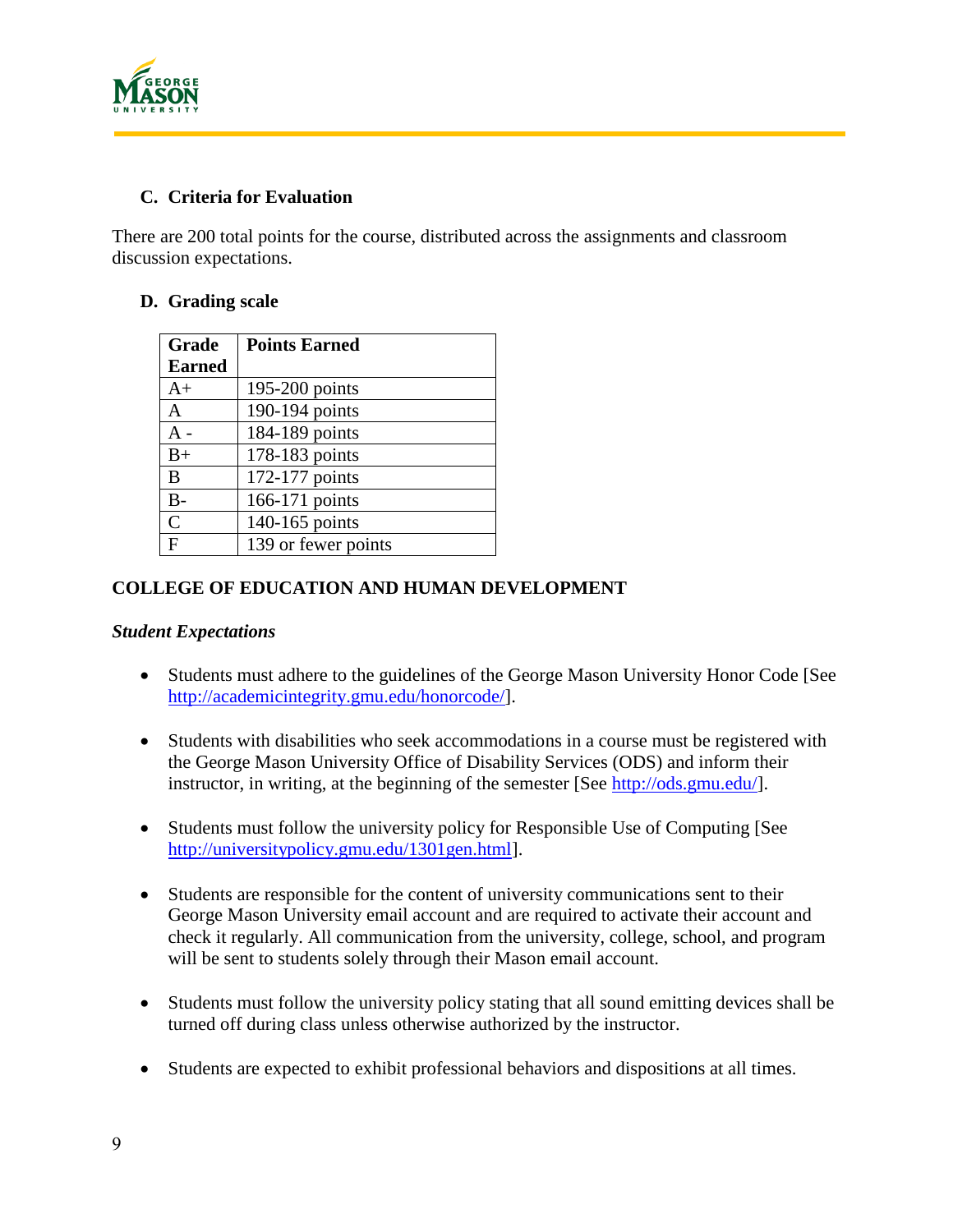

# *Campus Resources*

- The George Mason University Counseling and Psychological Services (CAPS) staff consists of professional counseling and clinical psychologists, social workers, and counselors who offer a wide range of services (e.g., individual and group counseling, workshops and outreach programs) to enhance students' personal experience and academic performance [See [http://caps.gmu.edu/\]](http://caps.gmu.edu/).
- The George Mason University Writing Center staff provides a variety of resources and services (e.g., tutoring, workshops, writing guides, handbooks) intended to support students as they work to construct and share knowledge through writing [See [http://writingcenter.gmu.edu/\]](http://writingcenter.gmu.edu/).
- For additional information on the College of Education and Human Development, Graduate School of Education, please visit our website [See [http://gse.gmu.edu/\]](http://gse.gmu.edu/).

# **CLASS SCHEDULE**

#### **Overview**

The class is divided into five (5) themes, generally corresponding to the 5 weeks of class. Each week focuses on a set of inter-related topics as follows:

- Week 1: Principles of student-centered assessment for DDDM
- Week 2: Assessment Processes and Standards for DDDM
- Week 3: Assessment Products Gathering Selected-response Information for DDDM
- Week 4: Assessment Products Gathering Constructed response Information for DDDM
- Week 5: Assessment Use and Communication within the Context of DDDM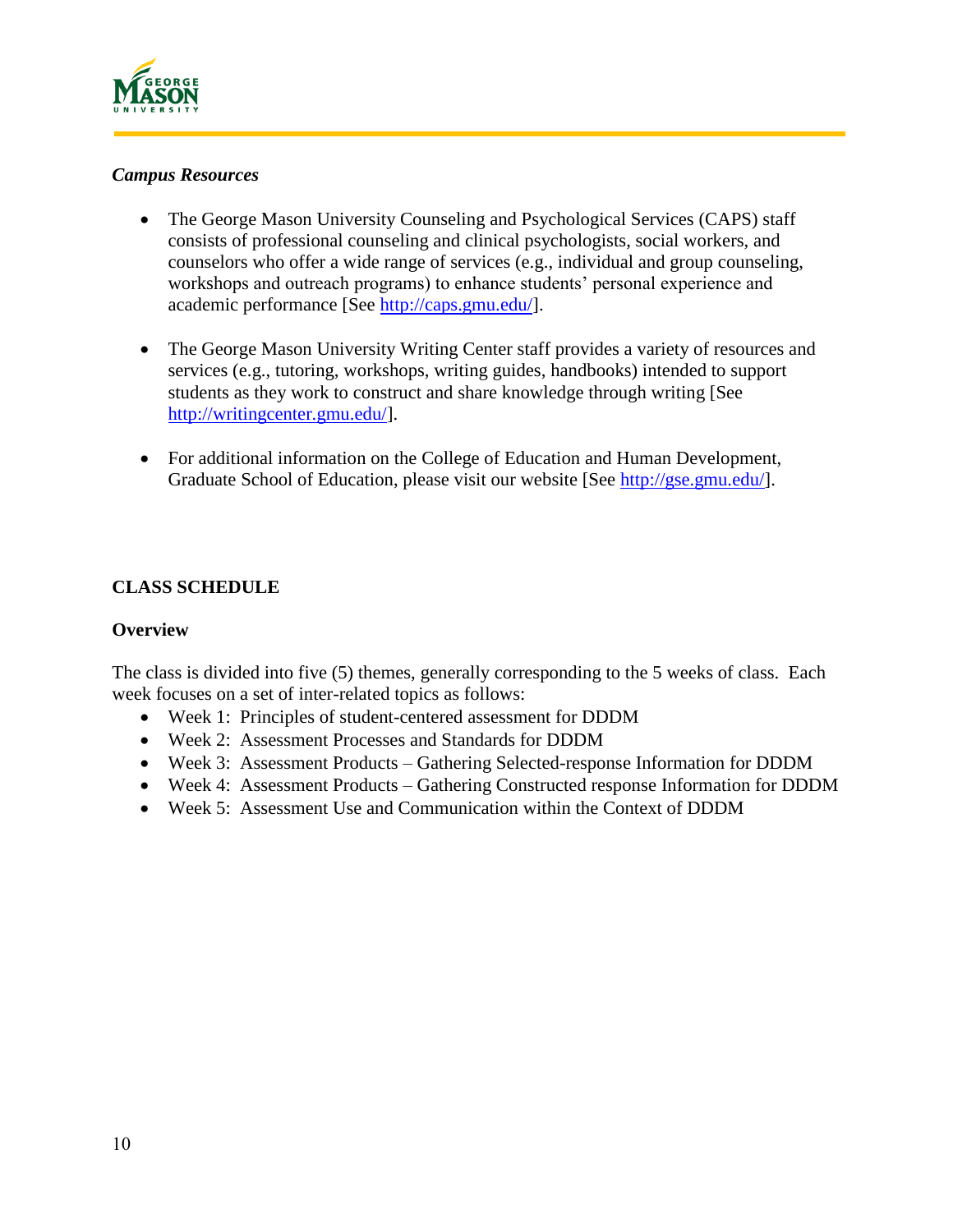

# **CLASS SCHEDULE**

| <b>Session</b> | <b>Date</b>                                                                                                                                                                     | <b>Topic/Learning Experiences</b>                                                                                          | <b>Readings and Assignments</b>                                                          |  |  |  |  |
|----------------|---------------------------------------------------------------------------------------------------------------------------------------------------------------------------------|----------------------------------------------------------------------------------------------------------------------------|------------------------------------------------------------------------------------------|--|--|--|--|
|                | Theme 1: Principles of Student-centered Assessment for Data-Driven Decision-Making                                                                                              |                                                                                                                            |                                                                                          |  |  |  |  |
| $\mathbf{1}$   | 7/2, M                                                                                                                                                                          | Purpose and Context of Educational<br><b>Assessment for DDDM</b>                                                           | <b>BB: VDOE Teacher Performance Standards</b><br>Ainsworth & Viegut (2006), Chapter 1    |  |  |  |  |
|                | 7/4, W                                                                                                                                                                          | Holiday - No Class                                                                                                         |                                                                                          |  |  |  |  |
| $\overline{2}$ | 7/6, F                                                                                                                                                                          | Learning, Cognition and Assessment:<br><b>Deconstructing Subject Matter Constructs</b>                                     | <b>Classroom Instruction that Works</b>                                                  |  |  |  |  |
|                |                                                                                                                                                                                 | Theme 2: Assessment Processes and Standards for DDDM                                                                       |                                                                                          |  |  |  |  |
| 3              | 7/9, M<br>• Standards and General Assessment<br>Principles: Validity, Reliability, Fairness<br>• Quantitative and Qualitative Assessment:<br>Assumptions, Meaning, and Adequacy |                                                                                                                            | Ainsworth & Viegut (2006), Chapter 2<br><b>Reflective Analysis Paper Due</b>             |  |  |  |  |
| $\overline{4}$ | 7/11, W                                                                                                                                                                         | DDDM, Pacing, Monitoring, and Feedback                                                                                     | Chappuis, et al. $(2012)$ , Chapters 2, 3, & 4                                           |  |  |  |  |
| 5              | 7/13, F                                                                                                                                                                         | The Test Development Process and Test<br><b>Blueprints to Guide Decision-Making</b>                                        | <b>Assessing Student Outcomes</b>                                                        |  |  |  |  |
|                |                                                                                                                                                                                 |                                                                                                                            |                                                                                          |  |  |  |  |
|                |                                                                                                                                                                                 | Theme 3: Assessment Products - Gathering Selected Response Information for DDDM                                            |                                                                                          |  |  |  |  |
| 6              | $7/16$ , M                                                                                                                                                                      | • Types of Assessments<br>• Development of Selected Response Items                                                         | Chappuis, et al. (2012), Chapter 5<br><b>Assessment Proposal Due</b>                     |  |  |  |  |
| $\overline{7}$ | $7/18$ , W                                                                                                                                                                      | Conducting "Instructional Walk-Throughs":<br>Criteria for Evaluating Curriculum,<br>Instruction, and Assessment Using Data | Ainsworth & Viegut (2006), Chapters 3-6<br><b>Selected-response Assessment Draft Due</b> |  |  |  |  |
| 8              | $7/20$ , F                                                                                                                                                                      | <b>Using Technology</b>                                                                                                    | In class                                                                                 |  |  |  |  |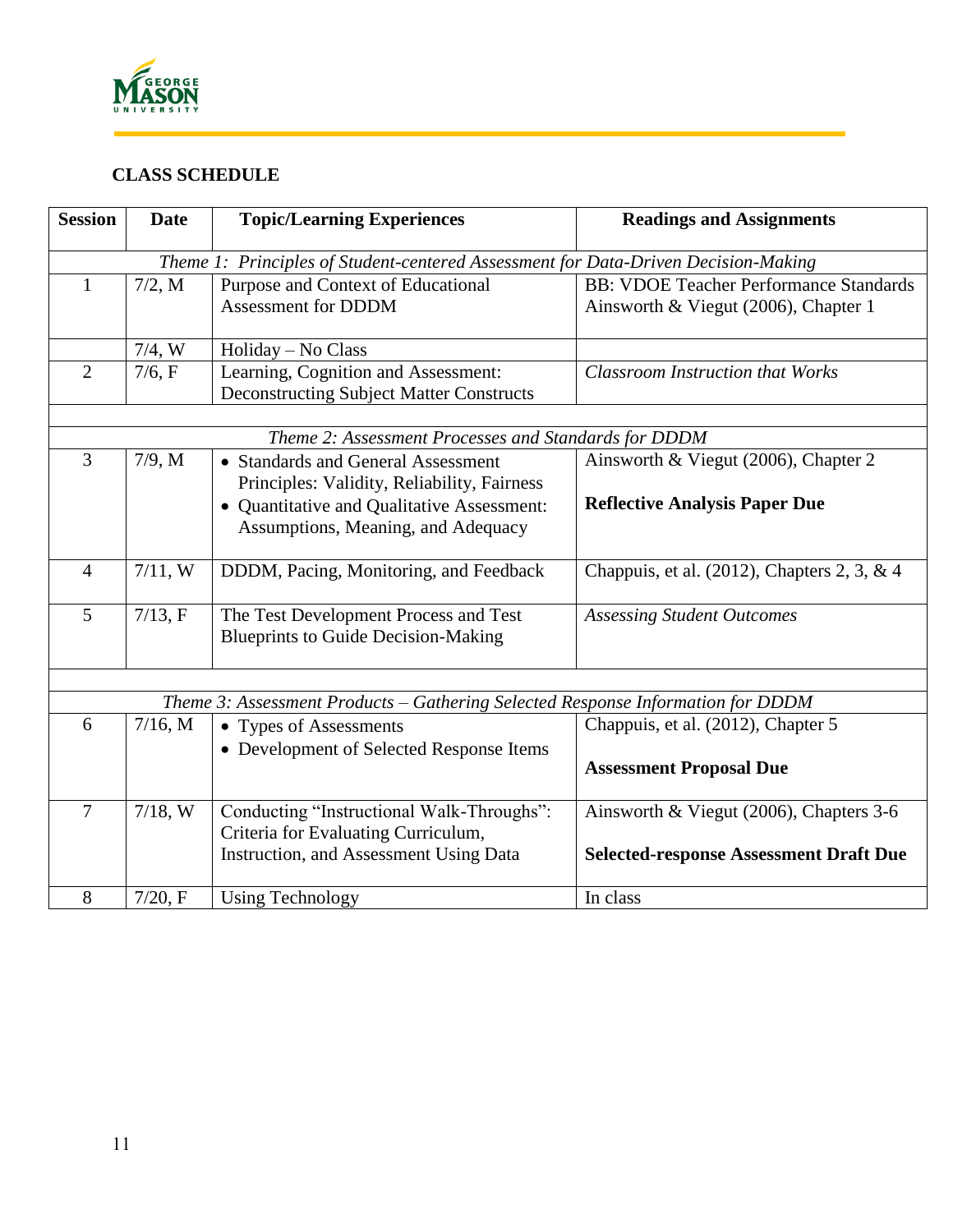

| <b>Session</b> | <b>Date</b>                                                                        | <b>Topic/Learning Experiences</b>                                               | <b>Readings and Assignments</b>               |  |  |  |
|----------------|------------------------------------------------------------------------------------|---------------------------------------------------------------------------------|-----------------------------------------------|--|--|--|
|                | Theme 4: Assessment Products – Gathering Constructed Response Information for DDDM |                                                                                 |                                               |  |  |  |
| 9              | $7/23$ , M                                                                         | Knowledge, Understanding, and Skills:<br><b>Constructed Response Assessment</b> | Chappuis, et al. (2012), Chapters 6 & 7       |  |  |  |
|                |                                                                                    |                                                                                 | <b>Selected-response Final Due</b>            |  |  |  |
| 10             | $7/25$ , W                                                                         | <b>Scoring Constructed Response Assessments</b>                                 | Chappuis, et al. (2012), Chapter 8            |  |  |  |
|                |                                                                                    |                                                                                 | <b>Constructed-response Draft Due</b>         |  |  |  |
| 11             | 7/27, F                                                                            | <b>Measuring Growth: Portfolios</b>                                             | Chappuis, et al. (2012), Chapter 11           |  |  |  |
|                |                                                                                    |                                                                                 | <b>Draft Scoring Scales Due</b>               |  |  |  |
|                |                                                                                    |                                                                                 |                                               |  |  |  |
|                |                                                                                    | Theme 5: Assessment Use and Communication within the Context of DDDM            |                                               |  |  |  |
| 12             | 7/30, M                                                                            | Using Assessment Results to Make                                                | Ainsworth & Viegut (2006), Chapters 7 &       |  |  |  |
|                |                                                                                    | <b>Educational and Accountability Decisions</b>                                 | 8, teachers and administrators                |  |  |  |
|                |                                                                                    | <b>Analyzing Data</b>                                                           |                                               |  |  |  |
|                |                                                                                    | Barriers and solutions to DDDM                                                  | Ainsworth & Viegut (2006), Chapters 9 &       |  |  |  |
|                |                                                                                    | implementation                                                                  | 10, administrators only                       |  |  |  |
|                |                                                                                    |                                                                                 | <b>Constructed-response Final Due</b>         |  |  |  |
| 13             | 8/1, W                                                                             | <b>Effective Communication using DDDM</b>                                       | Chappuis, et al. $(2012)$ , Chapters 9, 10, & |  |  |  |
|                |                                                                                    | Grading and Reporting<br>$\bullet$                                              | 12                                            |  |  |  |
| 14             | 8/3, F                                                                             | The Change Process and Developing a                                             | <b>Portfolio and Oral Presentations Due</b>   |  |  |  |
|                |                                                                                    | <b>DDDM</b> Culture for Continuous Educational                                  |                                               |  |  |  |
|                |                                                                                    | Improvement                                                                     |                                               |  |  |  |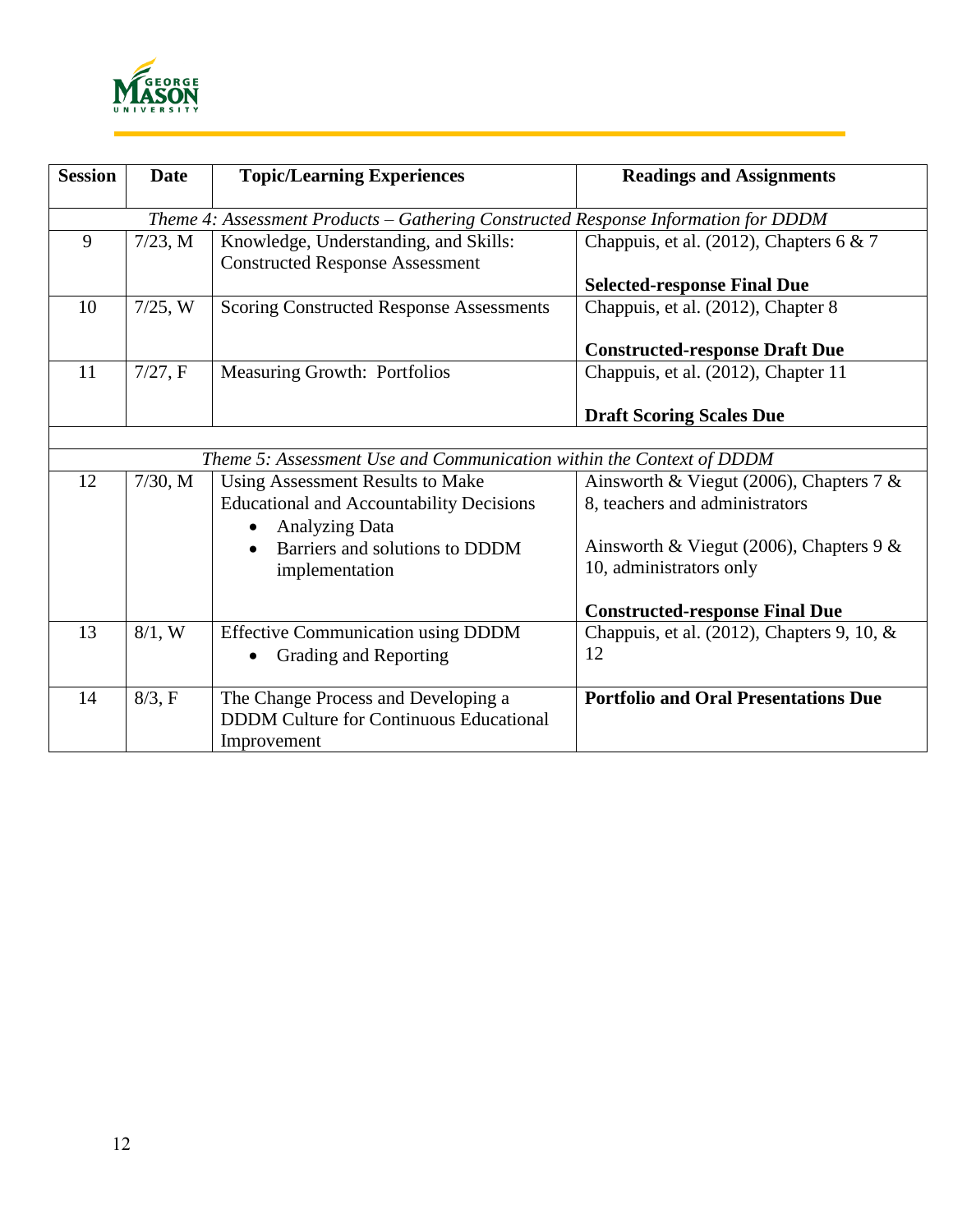

# **Sample Rubrics: Attendance & Participation**

Student participation is imperative to student learning and a successful class. The following rubric outlines how student participation scores will be determined in this course. All students are expected to demonstrate specific characteristics and actions throughout the semester. The quality and quantity of these actions will determine the points assigned for participation.

#### **Students are expected to:**

- a) Be punctual, present (in mind and body), and well prepared for class.
- b) Participate fully in class activities and assignments take an active part in small and large group discussions (without dominating the conversations) and pay attention to class **lectures**
- c) Make insightful comments, which are informed by required readings and demonstrate reflection on those readings. Specifically, students should come to class with questions, comments, and thoughts on the current readings.
- d) Treat class activities, group discussions, and class discussions as important components of the course, showing respect for fellow classmates and the course material.
- e) Complete individual and group class activities within the time allotted, ensuring full participation of all group members. Submit class activities to the instructor at the end of class.

#### **Each of the 5 criteria will be assessed on a 4-point scale.**

- 4 = Student *consistently* demonstrated the criterion throughout the semester.
- 3 = Student *frequently* demonstrated the criterion throughout the semester.
- 2 = Student *intermittently* demonstrated the criterion throughout the semester.
- 1 = Student *rarely* demonstrated the criterion throughout the semester.
- 0 = Student *did not* demonstrate the criterion throughout the semester.

# **The participation grade will be calculated as the sum of points for each criterion.**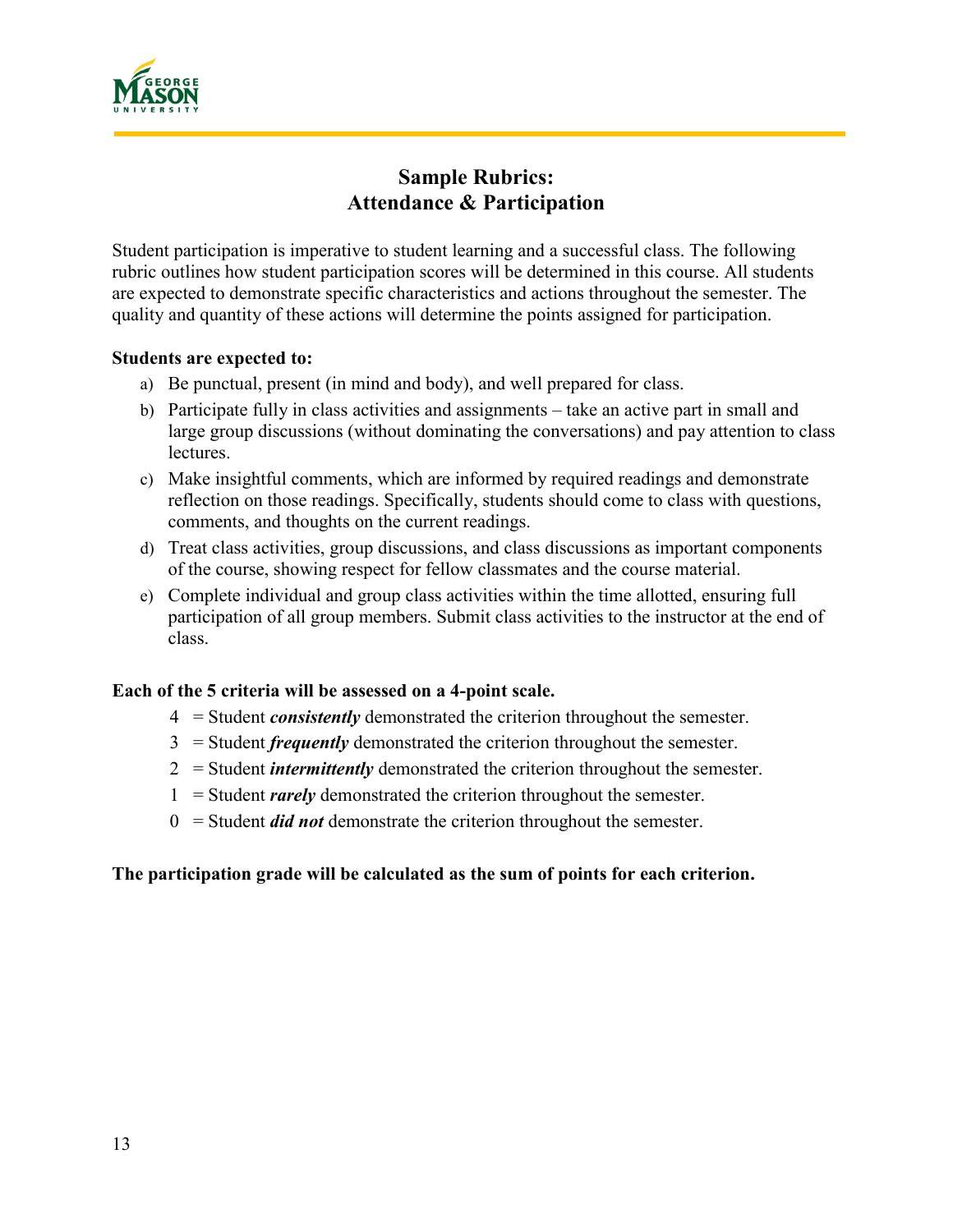

# **Appendix A**

# **Assessment Proposal Rubric**

| Criteria                                                                                                                                      | Outstanding                                                                                                                           | <b>Competent</b>                                                                                                                                                                                                                                                                                                      | <b>Minimal</b>                                                                                                                                                                                                                                                                                     | <b>Unsatisfactory</b>                                                                                                                                   |
|-----------------------------------------------------------------------------------------------------------------------------------------------|---------------------------------------------------------------------------------------------------------------------------------------|-----------------------------------------------------------------------------------------------------------------------------------------------------------------------------------------------------------------------------------------------------------------------------------------------------------------------|----------------------------------------------------------------------------------------------------------------------------------------------------------------------------------------------------------------------------------------------------------------------------------------------------|---------------------------------------------------------------------------------------------------------------------------------------------------------|
|                                                                                                                                               | (4)                                                                                                                                   | (3)                                                                                                                                                                                                                                                                                                                   | (2)                                                                                                                                                                                                                                                                                                | $\bf(1)$                                                                                                                                                |
| <b>Introduction</b><br>Include a synthesis of<br>the most important<br>elements describing<br>the problem from the<br><b>Reflection Paper</b> | The introduction<br>provides a clear and<br>complete synthesis of<br>background of the<br>problem. No extraneous<br>text is included. | The introduction may<br>have minor issues with<br>clarity or extraneous<br>text. The introduction is<br>mostly complete, but<br>may lack a piece of key<br>information about the<br>background of the<br>problem.                                                                                                     | The introduction has<br>several issues with<br>clarity and/or extraneous<br>text. The introduction is<br>incomplete, lacking<br>more than one piece of<br>key information about<br>the background of the<br>problem.                                                                               | The introduction is<br>unclear and/or too brief<br>to completely<br>communicate<br>information about the<br>background of the<br>problem.               |
| <b>Statement of the</b>                                                                                                                       |                                                                                                                                       |                                                                                                                                                                                                                                                                                                                       |                                                                                                                                                                                                                                                                                                    |                                                                                                                                                         |
| <b>Assessment Problem</b>                                                                                                                     |                                                                                                                                       |                                                                                                                                                                                                                                                                                                                       |                                                                                                                                                                                                                                                                                                    |                                                                                                                                                         |
| $\bullet$ Identify the learning<br>problem                                                                                                    | The description of the<br>learning problem is clear<br>and complete. No<br>extraneous text is<br>included.                            | The description of the<br>learning problem may<br>have minor issues with<br>clarity or extraneous<br>text. The description is<br>mostly complete, but<br>may lack a piece of key<br>information about the<br>learning problem. More<br>than one example is used<br>to explain the problem,<br>but they are lacking in | The description of the<br>learning problem has<br>several issues with<br>clarity and/or extraneous<br>text. The description is<br>incomplete, lacking<br>more than one piece of<br>key information about<br>the learning problem.<br>One example is<br>provided, with some<br>details. The example | The description of the<br>learning problem is<br>unclear and/or too brief<br>to completely<br>communicate<br>information about the<br>learning problem. |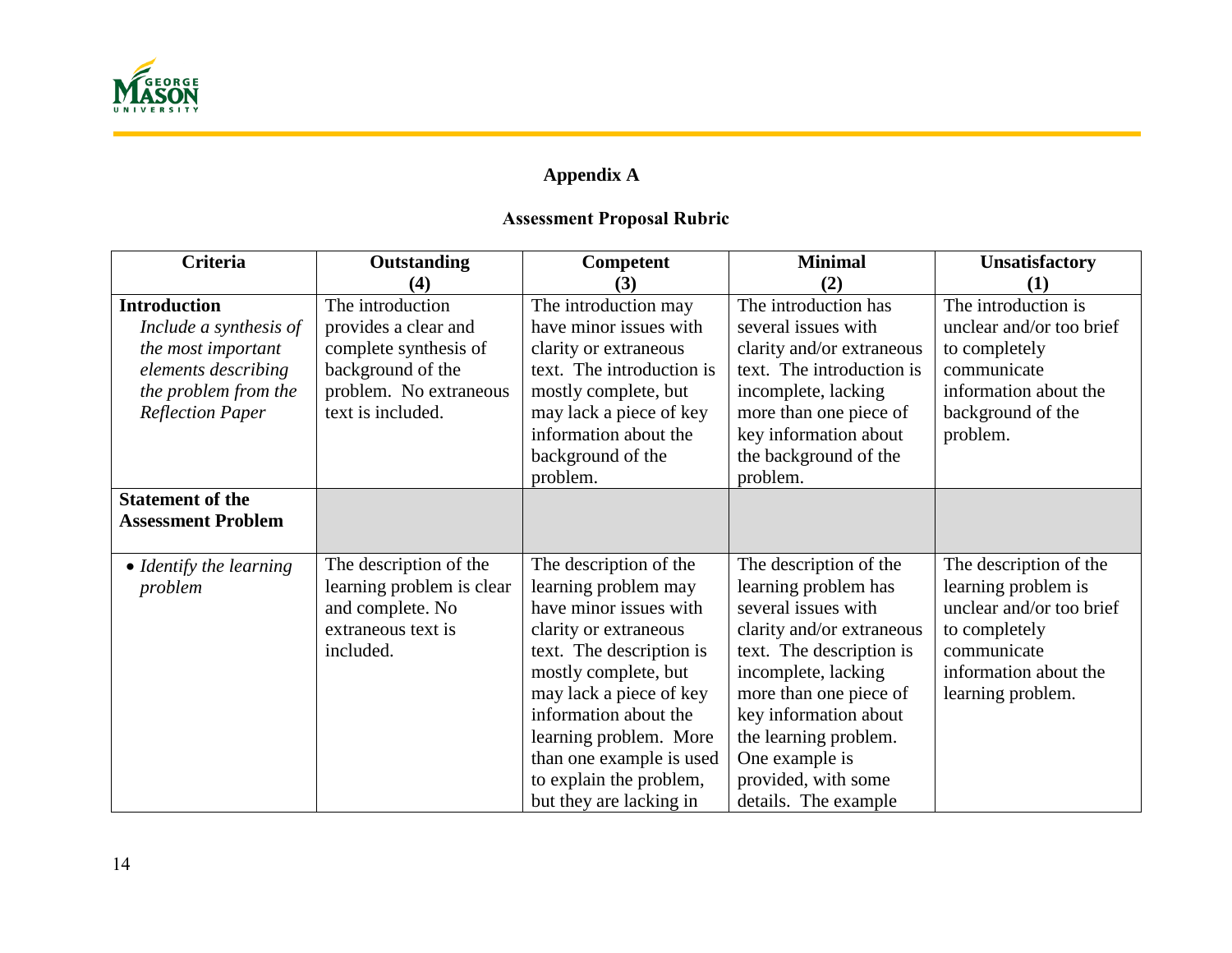

| <b>Criteria</b>                                                                                              | Outstanding                                                                                                                                                                                                                                                                                                                         | <b>Competent</b>                                                                                                                                                                                                                                                                                                             | <b>Minimal</b>                                                                                                                                                                                                                                                                                                                                     | Unsatisfactory                                                                                                                                                                                                                                                                                                        |
|--------------------------------------------------------------------------------------------------------------|-------------------------------------------------------------------------------------------------------------------------------------------------------------------------------------------------------------------------------------------------------------------------------------------------------------------------------------|------------------------------------------------------------------------------------------------------------------------------------------------------------------------------------------------------------------------------------------------------------------------------------------------------------------------------|----------------------------------------------------------------------------------------------------------------------------------------------------------------------------------------------------------------------------------------------------------------------------------------------------------------------------------------------------|-----------------------------------------------------------------------------------------------------------------------------------------------------------------------------------------------------------------------------------------------------------------------------------------------------------------------|
|                                                                                                              | (4)                                                                                                                                                                                                                                                                                                                                 | (3)                                                                                                                                                                                                                                                                                                                          | (2)                                                                                                                                                                                                                                                                                                                                                | (1)                                                                                                                                                                                                                                                                                                                   |
|                                                                                                              |                                                                                                                                                                                                                                                                                                                                     | details or clarity.                                                                                                                                                                                                                                                                                                          | may not be clear.                                                                                                                                                                                                                                                                                                                                  |                                                                                                                                                                                                                                                                                                                       |
| Provide a context for<br>$\bullet$<br>the problem<br>including student<br>demographics and<br>learning level | The description of the<br>context is clear with no<br>extraneous text. The<br>context is complete<br>including available<br>demographics and<br>learning level.                                                                                                                                                                     | The description of the<br>context may have minor<br>issues with clarity or<br>extraneous text. The<br>context is mostly<br>complete, but may lack<br>key information about<br>either the demographics<br>or the learning level.                                                                                              | The description of the<br>context has several<br>issues with clarity and/or<br>extraneous text. The<br>context is incomplete,<br>lacking more than one<br>piece of key information<br>about either the<br>demographics or<br>learning level. Or, the<br>context may lack minor<br>information from both<br>the demographics and<br>learning level. | The description of the<br>context is unclear and/or<br>too brief to completely<br>communicate<br>information about the<br>learning level. Multiple<br>key pieces of<br>information are missing<br>from both the<br>demographics or<br>learning level. Or, either<br>the demographics or<br>learning level is missing. |
| • Analyze the problem<br>within the subject<br>matter                                                        | Analysis of the problem<br>fully addresses learning<br>issues related to the<br>subject matter<br>knowledge,<br>understanding, skills,<br>and dispositions. The<br>analysis fully addresses<br>learning issues related to<br>cognitive complexity<br>within the subject. More<br>than one example is used<br>to clearly explain the | Analysis of the problem<br>adequately addresses<br>learning issues related to<br>the subject matter<br>knowledge,<br>understanding, skills,<br>and dispositions. The<br>analysis adequately<br>addresses learning issues<br>related to cognitive<br>complexity within the<br>subject. The examples<br>may be missing details | Analysis is limited, with<br>only one example, or<br>there may be many<br>examples, but they lack<br>many details impacting<br>clarity. The analysis has<br>several inaccuracies or<br>misunderstandings<br>related to the subject<br>matter and cognitive<br>complexity.                                                                          | Analysis is barely<br>complete or lacks<br>examples. The analysis<br>is inaccurate with major<br>misunderstandings<br>related to the subject<br>matter and cognitive<br>complexity.                                                                                                                                   |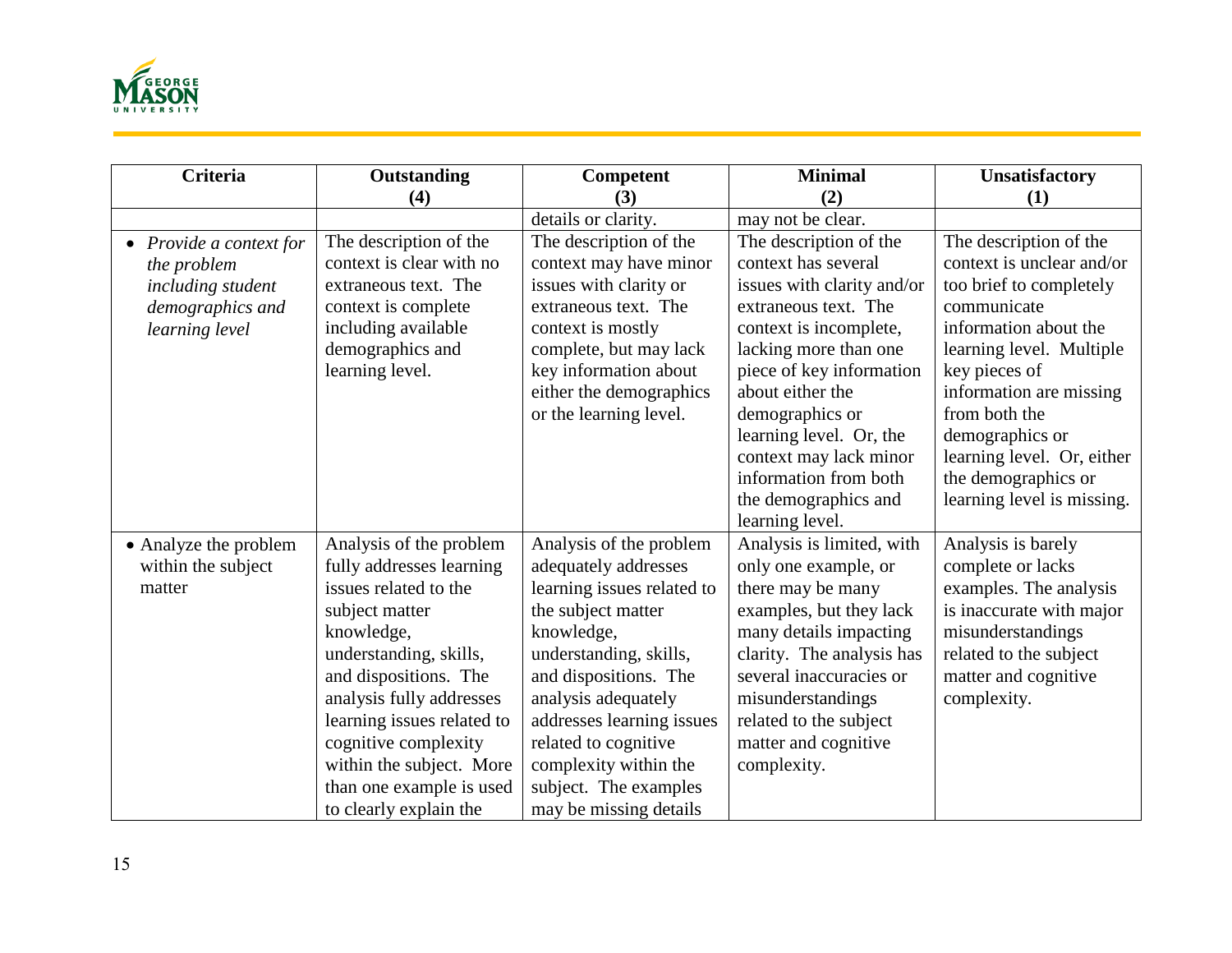

| <b>Criteria</b>                       | Outstanding                                                                                                                                                                                                      | <b>Competent</b>                                                                                                                                                                                                                                                                                                                                           | <b>Minimal</b>                                                                                                                                                                                                                                                                                                       | Unsatisfactory                                                                                                                                                                                                                                                                                                 |
|---------------------------------------|------------------------------------------------------------------------------------------------------------------------------------------------------------------------------------------------------------------|------------------------------------------------------------------------------------------------------------------------------------------------------------------------------------------------------------------------------------------------------------------------------------------------------------------------------------------------------------|----------------------------------------------------------------------------------------------------------------------------------------------------------------------------------------------------------------------------------------------------------------------------------------------------------------------|----------------------------------------------------------------------------------------------------------------------------------------------------------------------------------------------------------------------------------------------------------------------------------------------------------------|
|                                       | (4)                                                                                                                                                                                                              | (3)                                                                                                                                                                                                                                                                                                                                                        | (2)                                                                                                                                                                                                                                                                                                                  | (1)                                                                                                                                                                                                                                                                                                            |
|                                       | problem. The analysis is<br>accurate, with no<br>misunderstandings.                                                                                                                                              | impacting clarity. The<br>analysis may have minor<br>inaccuracies or<br>misunderstandings.                                                                                                                                                                                                                                                                 |                                                                                                                                                                                                                                                                                                                      |                                                                                                                                                                                                                                                                                                                |
| • Learning Targets<br>(LTs)           | LTs unambiguously and<br>comprehensively are<br>described in measurable<br>terms                                                                                                                                 | LTs are described in<br>measurable terms with<br>minor omissions or with<br>minor issues in clarity.                                                                                                                                                                                                                                                       | Some of the LTs are<br>described in measurable<br>terms with major<br>omissions or ambiguity.                                                                                                                                                                                                                        | LTs are not described in<br>measurable terms.                                                                                                                                                                                                                                                                  |
| $\bullet$ Justification(s)            | A clear, well-reasoned,<br>comprehensive, and<br>persuasive argument is<br>provided for the<br>importance of the<br>problem. Evidence from<br>the literature and<br>examples from the<br>classroom are provided. | The argument is<br>persuasive, but has<br>minor issues with the<br>reasoning, or may be<br>unclear. There are minor<br>examples where<br>evidence from the<br>literature may not be<br>complete, or may not<br>directly relate to the<br>problem. Classroom<br>examples may be<br>general, lacking specific<br>details directly related to<br>the problem. | The argument is general,<br>and the reasoning for the<br>importance may be<br>unclear. The argument<br>includes information<br>from the literature and<br>examples from the<br>classroom, but the<br>writing lacks specific<br>connections to the<br>literature or the<br>classroom, or the<br>examples are missing. | The argument is missing.<br>Examples from the<br>literature and/or<br>classroom may be<br>provided, but without<br>reasoning to explain the<br>importance of the<br>problem. Or, there may<br>be statements about the<br>importance of the<br>problem without<br>examples from the<br>literature or classroom. |
| Proposed<br>$\bullet$<br>Applications | The proposed plan for<br>implementation is easily<br>executable, clear, and<br>complete.                                                                                                                         | The proposed plan for<br>implementation has<br>minor issues related to<br>execution, clarity, or                                                                                                                                                                                                                                                           | The proposed plan<br>appears to be executable,<br>however more than one<br>step is missing, steps are                                                                                                                                                                                                                | The proposed plan does<br>not appear to be<br>executable. Multiple<br>steps are missing,                                                                                                                                                                                                                       |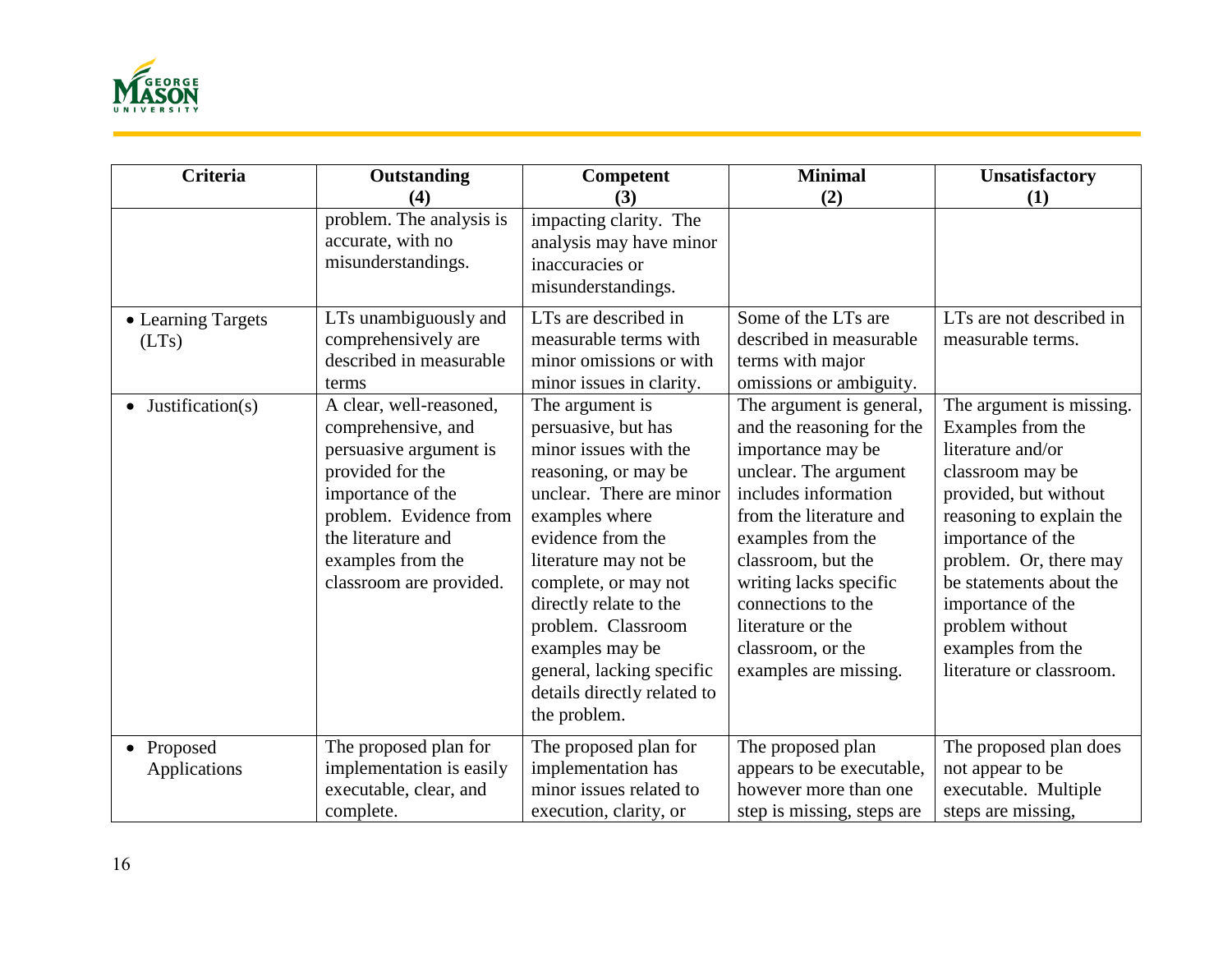

| Criteria                    | Outstanding                              | <b>Competent</b>                                | <b>Minimal</b>                                | <b>Unsatisfactory</b>                           |
|-----------------------------|------------------------------------------|-------------------------------------------------|-----------------------------------------------|-------------------------------------------------|
|                             | (4)                                      | (3)                                             | (2)                                           | (1)                                             |
|                             |                                          | missing details.                                | unclear, and details are                      | unclear, lacking details.                       |
|                             |                                          |                                                 | missing.                                      |                                                 |
| <b>Proposed Methods and</b> |                                          |                                                 |                                               |                                                 |
| <b>Procedures</b>           |                                          |                                                 |                                               |                                                 |
|                             |                                          |                                                 |                                               |                                                 |
| Assessment<br>$\bullet$     | A clear and complete                     | The narrative and                               | The narrative and/or                          | The narrative and/or                            |
| Blueprint                   | narrative and graphic                    | graphic display of the                          | graphic display have a                        | graphic display are                             |
|                             | display of the assessment                | assessment blueprint is                         | major omission or major                       | omitted. Or, there is no                        |
|                             | blueprint is provided. It                | provided, but may have                          | issues with clarity. The                      | delineation of the                              |
|                             | clearly delineates the                   | minor issues with clarity                       | delineation of the                            | content or cognitive                            |
|                             | learning targets into                    | or completion. It                               | content or cognitive<br>dimensions of the     | dimensions of the                               |
|                             | content and cognitive<br>dimensions. The | delineates the learning                         |                                               | learning targets. The                           |
|                             | blueprint is well-                       | targets into content and                        | learning targets is                           | blueprint has more than<br>one major issue with |
|                             | organized.                               | cognitive dimensions,<br>but there may be minor | unclear or incomplete.<br>The blueprint has a | organization.                                   |
|                             |                                          | issues with clarity or                          | major issue with the                          |                                                 |
|                             |                                          | completion. There may                           | organization.                                 |                                                 |
|                             |                                          | be minor issues with                            |                                               |                                                 |
|                             |                                          | organization of the                             |                                               |                                                 |
|                             |                                          | blueprint.                                      |                                               |                                                 |
| Assessment<br>$\bullet$     | The description of all                   | The description of most                         | The description has a                         | The description has                             |
| Construction                | steps to be taken to                     | of the steps to be taken                        | major issue related to                        | multiple issues with                            |
| (procedures and             | construct the                            | to construct the                                | clarity or missing steps.                     | clarity and/or many steps                       |
| resources)                  | assessments is clear and                 | assessments is clear.                           | One or two resources                          | are missing. Most of the                        |
|                             | complete and includes                    | There may be minor                              | may not be relevant or                        | resources are not                               |
|                             | relevant resources.                      | issues details or a step                        | may be incomplete.                            | relevant, or resources are                      |
|                             |                                          | missing within the                              |                                               | missing.                                        |
|                             |                                          | description. Relevant                           |                                               |                                                 |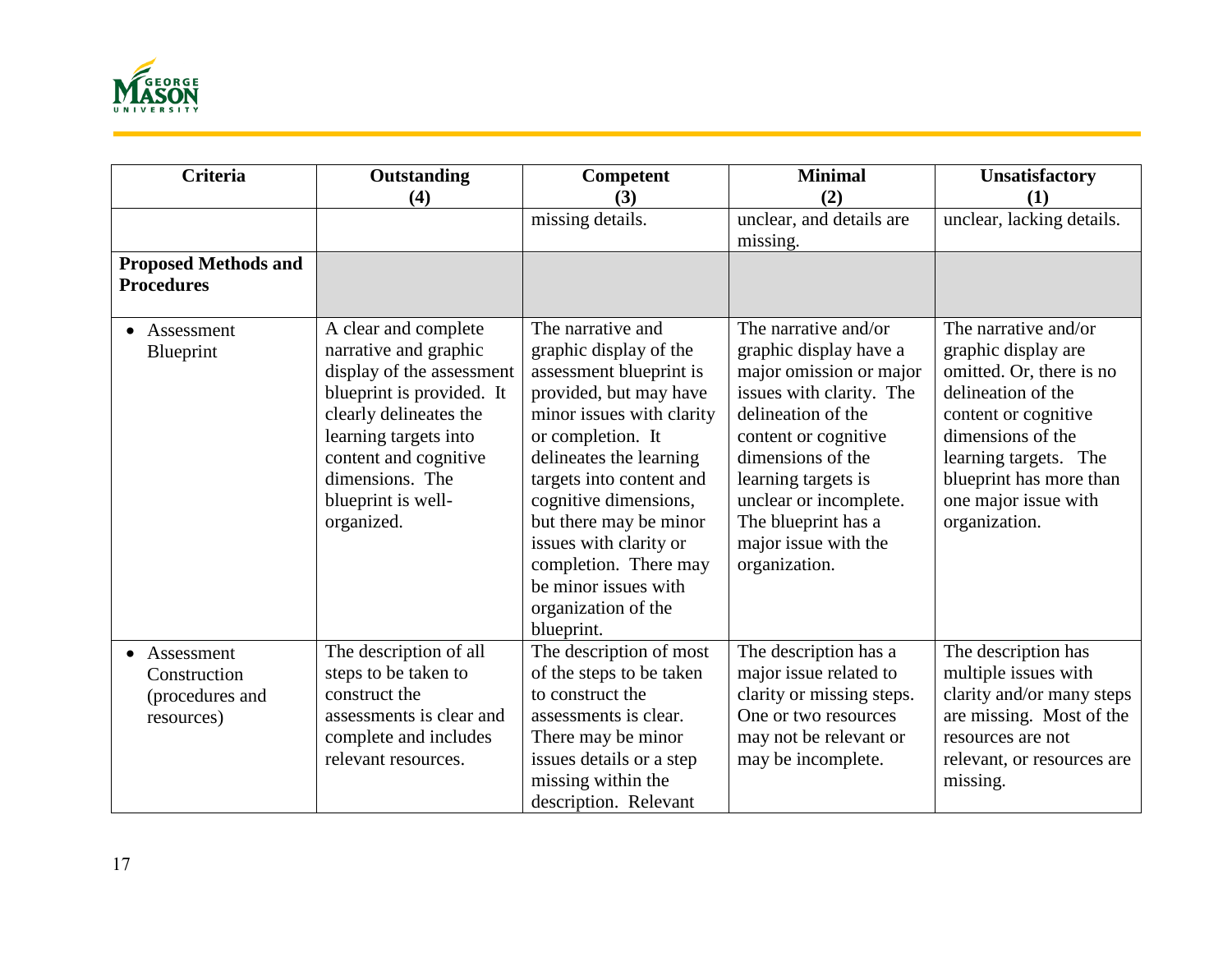

| <b>Criteria</b>                                                                                                 | <b>Outstanding</b><br>(4)                                                                                                                    | Competent<br>(3)                                                                                                                                                                                                                                                         | <b>Minimal</b><br>(2)                                                                                                                                                                                             | <b>Unsatisfactory</b><br>(1)                                                                                                              |
|-----------------------------------------------------------------------------------------------------------------|----------------------------------------------------------------------------------------------------------------------------------------------|--------------------------------------------------------------------------------------------------------------------------------------------------------------------------------------------------------------------------------------------------------------------------|-------------------------------------------------------------------------------------------------------------------------------------------------------------------------------------------------------------------|-------------------------------------------------------------------------------------------------------------------------------------------|
|                                                                                                                 |                                                                                                                                              | resources may be<br>incomplete.                                                                                                                                                                                                                                          |                                                                                                                                                                                                                   |                                                                                                                                           |
| <b>Quality Assurance</b>                                                                                        |                                                                                                                                              |                                                                                                                                                                                                                                                                          |                                                                                                                                                                                                                   |                                                                                                                                           |
| Peer Review<br>$\bullet$                                                                                        | The peer review<br>procedure is clearly<br>described and complete.                                                                           | The peer review<br>procedure is described<br>with minor issues related<br>to clarity, or a step may<br>be missing.                                                                                                                                                       | The peer review<br>procedure is described.<br>A major step may be<br>missing or unclear.                                                                                                                          | The peer review<br>procedure is unclear<br>and/or is missing more<br>than one step.                                                       |
| • Pilot Test                                                                                                    | The pilot test procedure<br>is clearly described and<br>complete.                                                                            | The pilot test procedure<br>is described with minor<br>issues related to clarity,<br>or a step may be<br>missing.                                                                                                                                                        | The pilot test procedure<br>is described. A major<br>step may be missing or<br>unclear.                                                                                                                           | The pilot test procedure<br>is unclear and/or is<br>missing more than one<br>step.                                                        |
| <b>APA Style</b><br>Use APA writing style,<br>formatting, including<br>citations within text and<br>references. | Writing is concise,<br>coherent, well-<br>organized, and with<br>correct APA style.<br>Citations and references<br>are correct and complete. | Writing lacks some<br>clarity or has minor<br>organizational problems<br>affecting the overall<br>coherence, and/or there<br>are some errors in APA<br>style, citations, or<br>references. There may<br>also be a small number<br>of missing citations or<br>references. | Writing has multiple<br>problems with clarity,<br>coherence, and<br>organization. There are<br>many errors in APA<br>style, citations, and/or<br>references. Multiple<br>references are missing or<br>incomplete. | Writing lacks clarity,<br>coherence, many errors,<br>and/or no use of APA<br>style. Citations and<br>references are minimal<br>or absent. |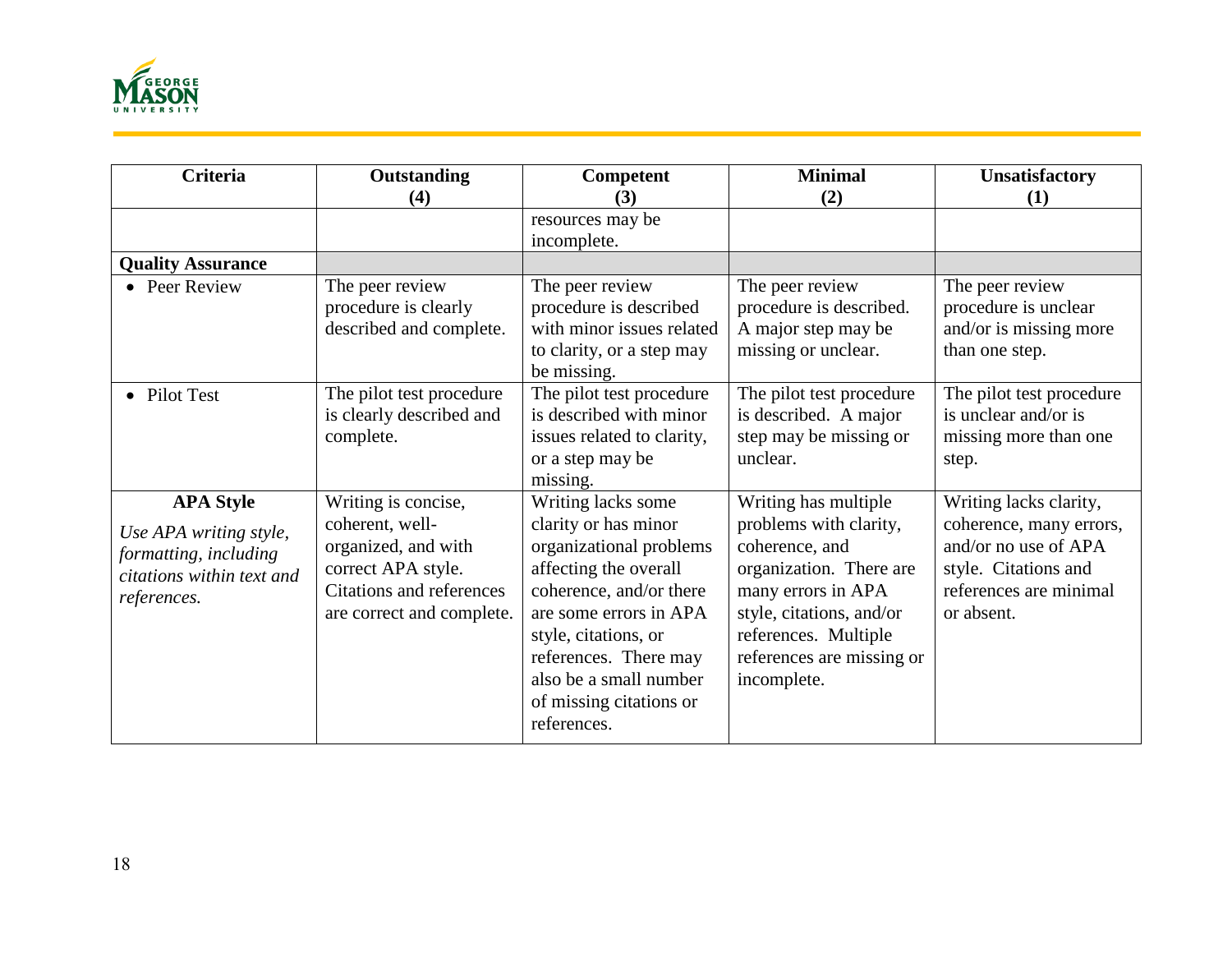

# **APPENDIX B**

# **GENERAL GUIDELINES TO WRITTEN ASSIGNMENTS**

All course projects should be typed, double-spaced, and include a cover page. Include an abstract (250 works maximum) that provides a synopsis of the content, such as purpose, procedures, findings and conclusions. In terms of general style, the format provided in the sixth edition of **Publication Manual of the American Psychological Association** (American Psychological Association, 2009) should be followed. Students should pay close attention to:

- Margins
- ■Headings/Subheadings
- Writing Style
- ■Citations in the Text
- ■Reference Page

The *cover page* should include the title of the assignment, the standard course requirement statement, your name, date, and institutional affiliation information.

You should make a copy of your projects before submitting them to the instructor.

Submit assignments as a paper copy in class and via e-mail.

.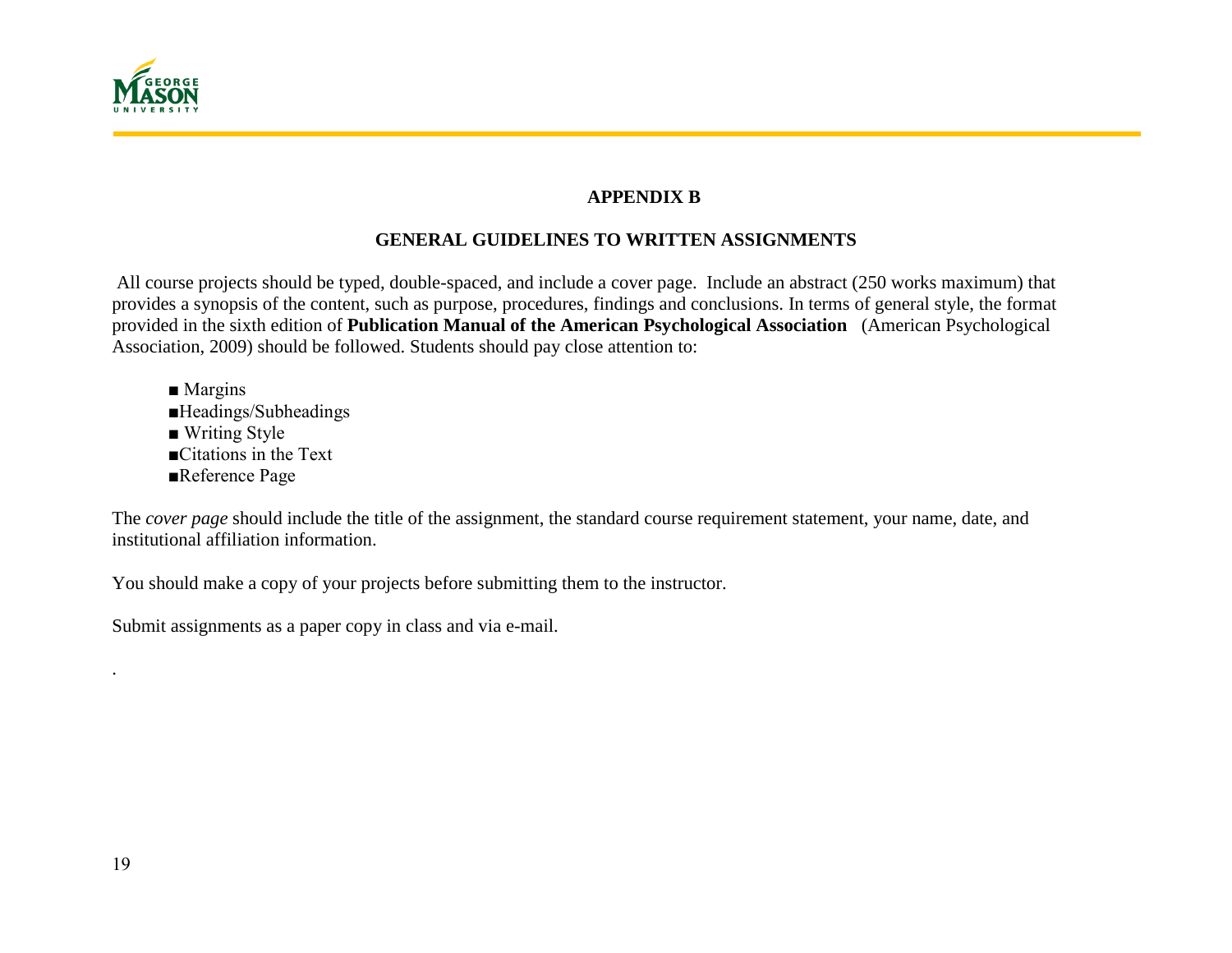

# **APPENDIX C**

#### **Standards for Teacher Competence in Educational Assessment of Students**

## **1. Teachers should be skilled in choosing assessment methods appropriate for instructional decisions.**

Skills in choosing appropriate, useful, administratively convenient, technically adequate, and fair assessment methods are prerequisite to good use of information to support instructional decisions. Teachers need to be well acquainted with the kinds of information provided by a broad range of assessment alternatives and their strengths and weaknesses. In particular, they should be familiar with criteria for evaluating and selecting assessment methods in light of instructional plans.

Teachers who meet this standard will have the conceptual and application skills that follow. They will be able to use the concepts of assessment error and validity when developing or selecting their approaches to classroom assessment of students. They will understand how valid assessment data can support instructional activities such as providing appropriate feedback to students, diagnosing group and individual learning needs, planning for individualized educational programs, motivating students, and evaluating instructional procedures. They will understand how invalid information can affect instructional decisions about students. They will also be able to use and evaluate assessment options available to them, considering among other things, the cultural, social, economic, and language backgrounds of students. They will be aware that different assessment approaches can be incompatible with certain instructional goals and may affect quite differently on their teaching.

Teachers will know, for each assessment approach they use, its appropriateness for making decisions about their pupils. Moreover, teachers will know of where to find information about and/or reviews of various assessment methods. Assessment options are diverse and include text- and curriculum-embedded questions and tests, standardized criterion-referenced and norm-referenced tests, oral questioning, spontaneous and structured performance assessments, portfolios, exhibitions, demonstrations, rating scales, writing samples, paper-and-pencil tests, seatwork and homework, peer- and self-assessments, student records, observations, questionnaires, interviews, projects, products, and others' opinions.

#### **2. Teachers should be skilled in developing assessment methods appropriate for instructional decisions.**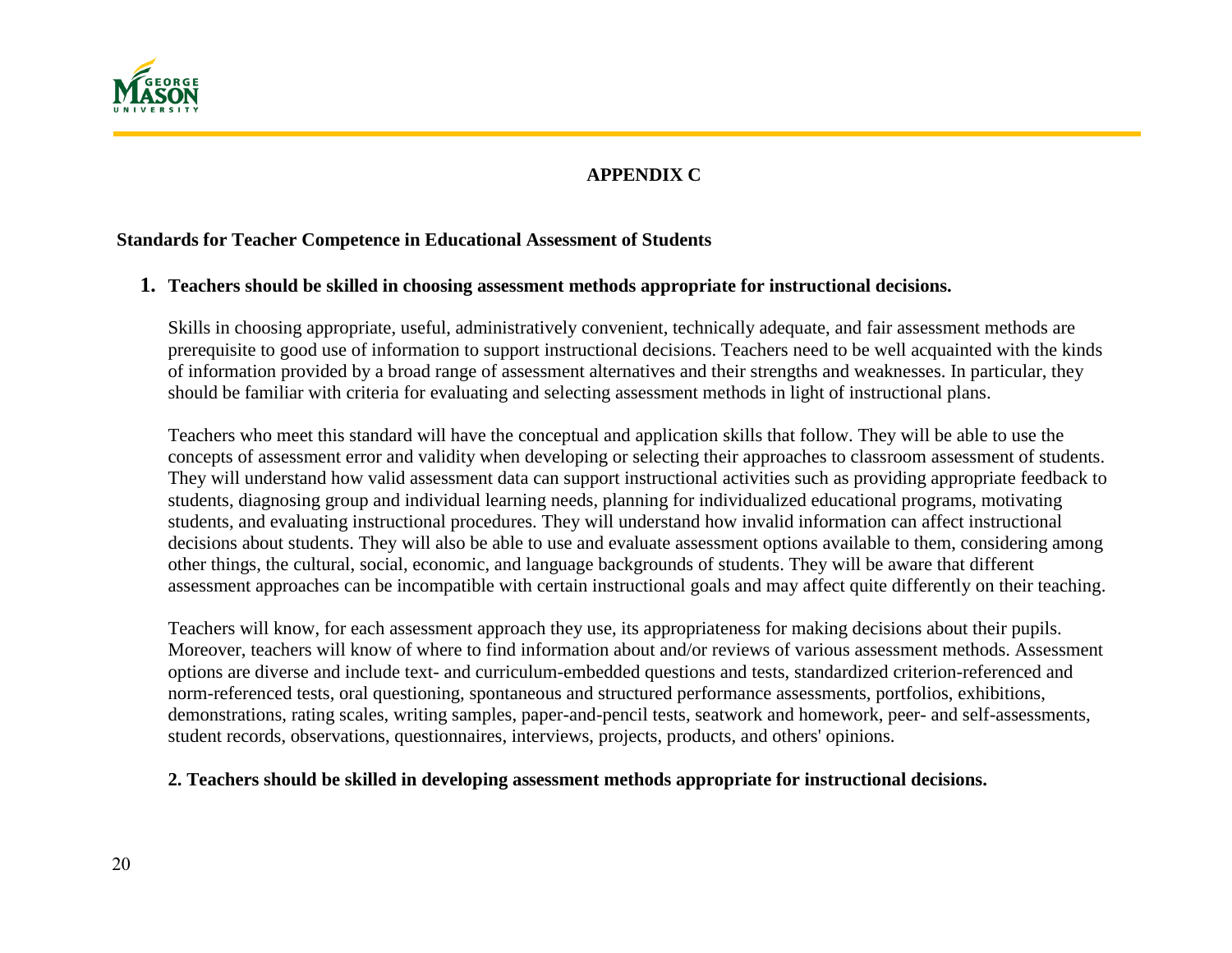

While teachers often use published or other external assessment tools, the bulk of the assessment information they use for decision-making comes from approaches they create and implement. Indeed, the assessment demands of the classroom go well beyond readily available instruments.

Teachers who meet this standard will have the conceptual and application skills that follow. Teachers will be skilled in planning the collection of information that facilitates the decisions they will make. They will know and follow appropriate principles for developing and using assessment methods in their teaching, avoiding common pitfalls in student assessment. Such techniques may include several of the options listed at the end of the first standard. The teacher will select the techniques which are appropriate to the intent of the teacher's instruction.

Teachers meeting this standard will also be skilled in using student data to analyze the quality of each assessment technique they use. Since most teachers do not have access to assessment specialists, they must be prepared to do these analyses themselves.

## **3. The teacher should be skilled in administering, scoring and interpreting the results of both externally-produced and teacher-produced assessment methods.**

It is not enough that teachers are able to select and develop good assessment methods; they must also be able to apply them properly. Teachers should be skilled in administering, scoring, and interpreting results from diverse assessment methods.

Teachers who meet this standard will have the conceptual and application skills that follow. They will be skilled in interpreting informal and formal teacher-produced assessment results, including pupils' performances in class and on homework assignments. Teachers will be able to use guides for scoring essay questions and projects, stencils for scoring response-choice questions, and scales for rating performance assessments. They will be able to use these in ways that produce consistent results.

Teachers will be able to administer standardized achievement tests and be able to interpret the commonly reported scores: percentile ranks, percentile band scores, standard scores, and grade equivalents. They will have a conceptual understanding of the summary indexes commonly reported with assessment results: measures of central tendency, dispersion, relationships, reliability, and errors of measurement.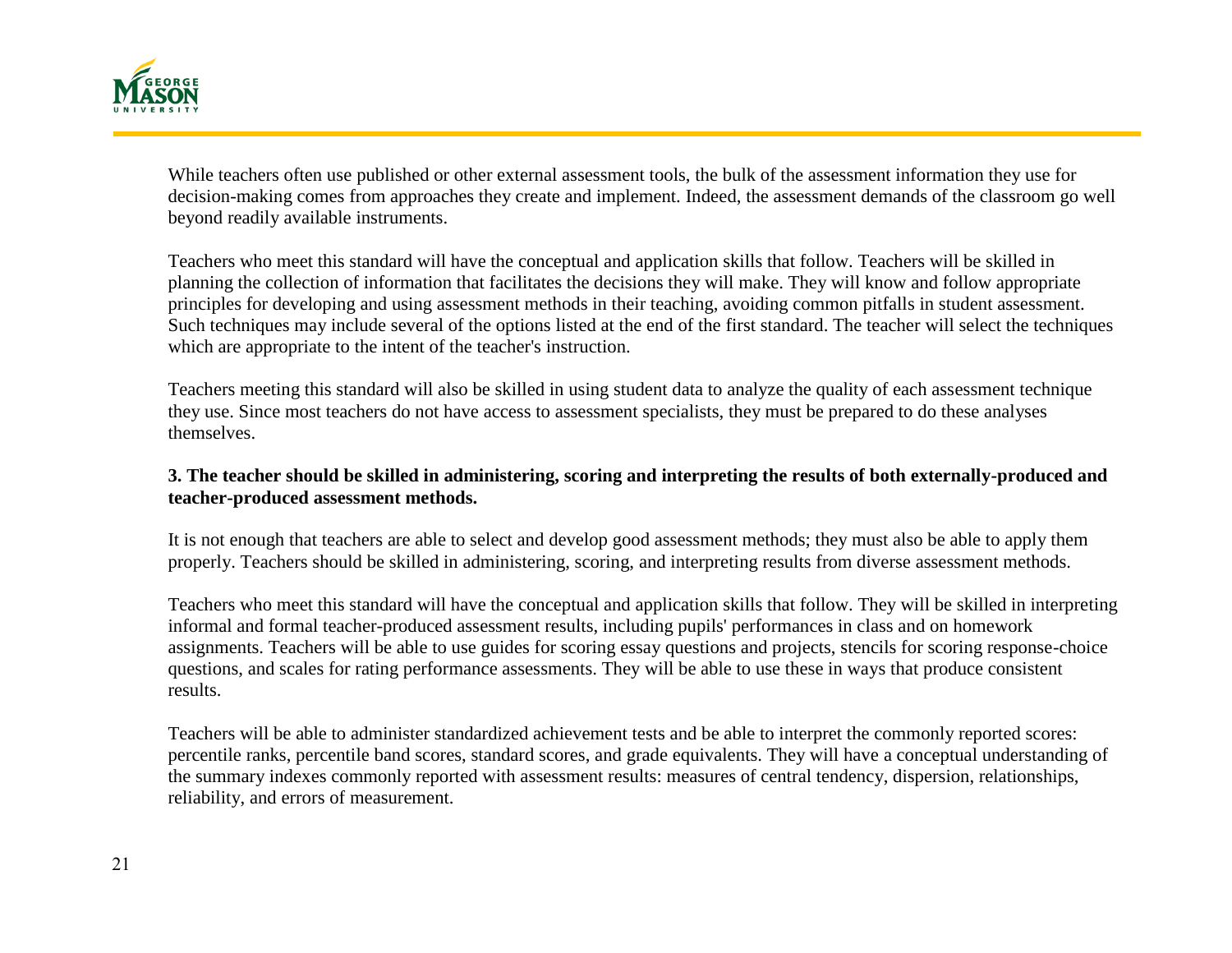

Teachers will be able to apply these concepts of score and summary indices in ways that enhance their use of the assessments that they develop. They will be able to analyze assessment results to identify pupils' strengths and errors. If they get inconsistent results, they will seek other explanations for the discrepancy or other data to attempt to resolve the uncertainty before arriving at a decision. They will be able to use assessment methods in ways that encourage students' educational development and that do not inappropriately increase students' anxiety levels.

#### **4. Teachers should be skilled in using assessment results when making decisions about individual students, planning teaching, developing curriculum, and school improvement.**

Assessment results are used to make educational decisions at several levels: in the classroom about students, in the community about a school and a school district, and in society, generally, about the purposes and outcomes of the educational enterprise. Teachers play a vital role when participating in decision-making at each of these levels and must be able to use assessment results effectively.

Teachers who meet this standard will have the conceptual and application skills that follow. They will be able to use accumulated assessment information to organize a sound instructional plan for facilitating students' educational development. When using assessment results to plan and/or evaluate instruction and curriculum, teachers will interpret the results correctly and avoid common misinterpretations, such as basing decisions on scores that lack curriculum validity. They will be informed about the results of local, regional, state, and national assessments and about their appropriate use for pupil, classroom, school, district, state, and national educational improvement.

#### **5. Teachers should be skilled in developing valid pupil grading procedures which use pupil assessments.**

Grading students is an important part of professional practice for teachers. Grading is defined as indicating both a student's level of performance and a teacher's valuing of that performance. The principles for using assessments to obtain valid grades are known and teachers should employ them.

Teachers who meet this standard will have the conceptual and application skills that follow. They will be able to devise, implement, and explain a procedure for developing grades composed of marks from various assignments, projects, in class activities, quizzes, tests, and/or other assessments that they may use. Teachers will understand and be able to articulate why the grades they assign are rational, justified, and fair, acknowledging that such grades reflect their preferences and judgments.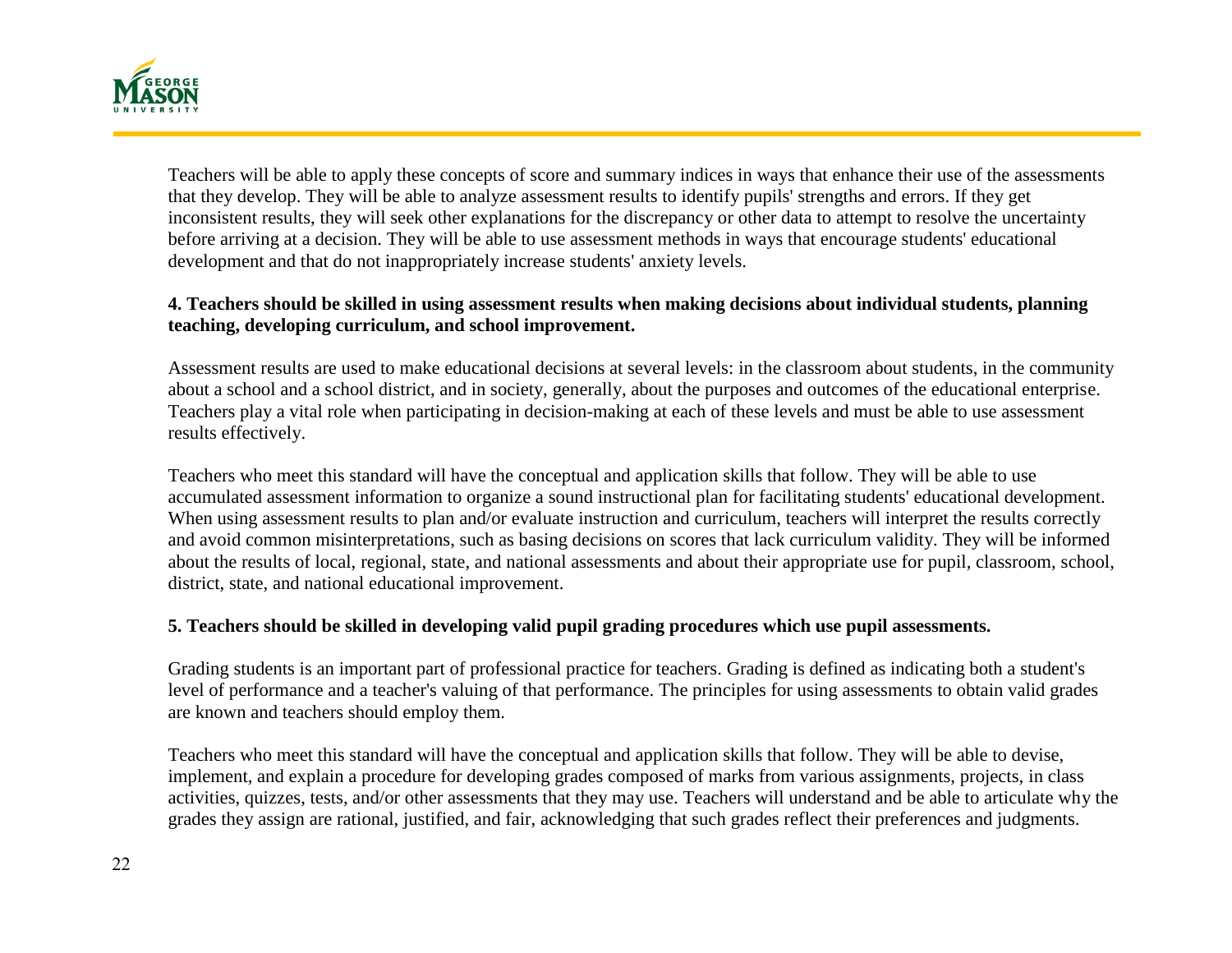

Teachers will be able to recognize and to avoid faulty grading procedures such as using grades as punishment. They will be able to evaluate and to modify their grading procedures in order to improve the validity of the interpretations made from them about students' attainments.

# **6. Teachers should be skilled in communicating assessment results to students, parents, other lay audiences, and other educators.**

Teachers must routinely report assessment results to students and to parents or guardians. In addition, they are frequently asked to report or to discuss assessment results with other educators and with diverse lay audiences. If the results are not communicated effectively, they may be misused or not used. To communicate effectively with others on matters of student assessment, teachers must be able to use assessment terminology appropriately and must be able to articulate the meaning, limitations, and implications of assessment results. Furthermore, teachers will sometimes be in a position that will require them to defend their own assessment procedures and their interpretations of them. At other times, teachers may need to help the public to interpret assessment results appropriately.

Teachers who meet this standard will have the conceptual and application skills that follow. Teachers will understand and be able to give appropriate explanations of how the interpretation of student assessments must be moderated by the student's socio-economic, cultural, language, and other background factors. Teachers will be able to explain that assessment results do not imply that such background factors limit a student's ultimate educational development. They will be able to communicate to students and to their parents or guardians how they may assess the student's educational progress. Teachers will understand and be able to explain the importance of taking measurement errors into account when using assessments to make decisions about individual students. Teachers will be able to explain the limitations of different informal and formal assessment methods. They will be able to explain printed reports of the results of pupil assessments at the classroom, school district, state, and national levels.

#### **7. Teachers should be skilled in recognizing unethical, illegal, and otherwise inappropriate assessment methods and uses of assessment information.**

Fairness, the rights of all concerned, and professional ethical behavior must undergird all student assessment activities, from the initial planning for and gathering of information to the interpretation, use, and communication of the results. Teachers must be well-versed in their own ethical and legal responsibilities in assessment. In addition, they should also attempt to have the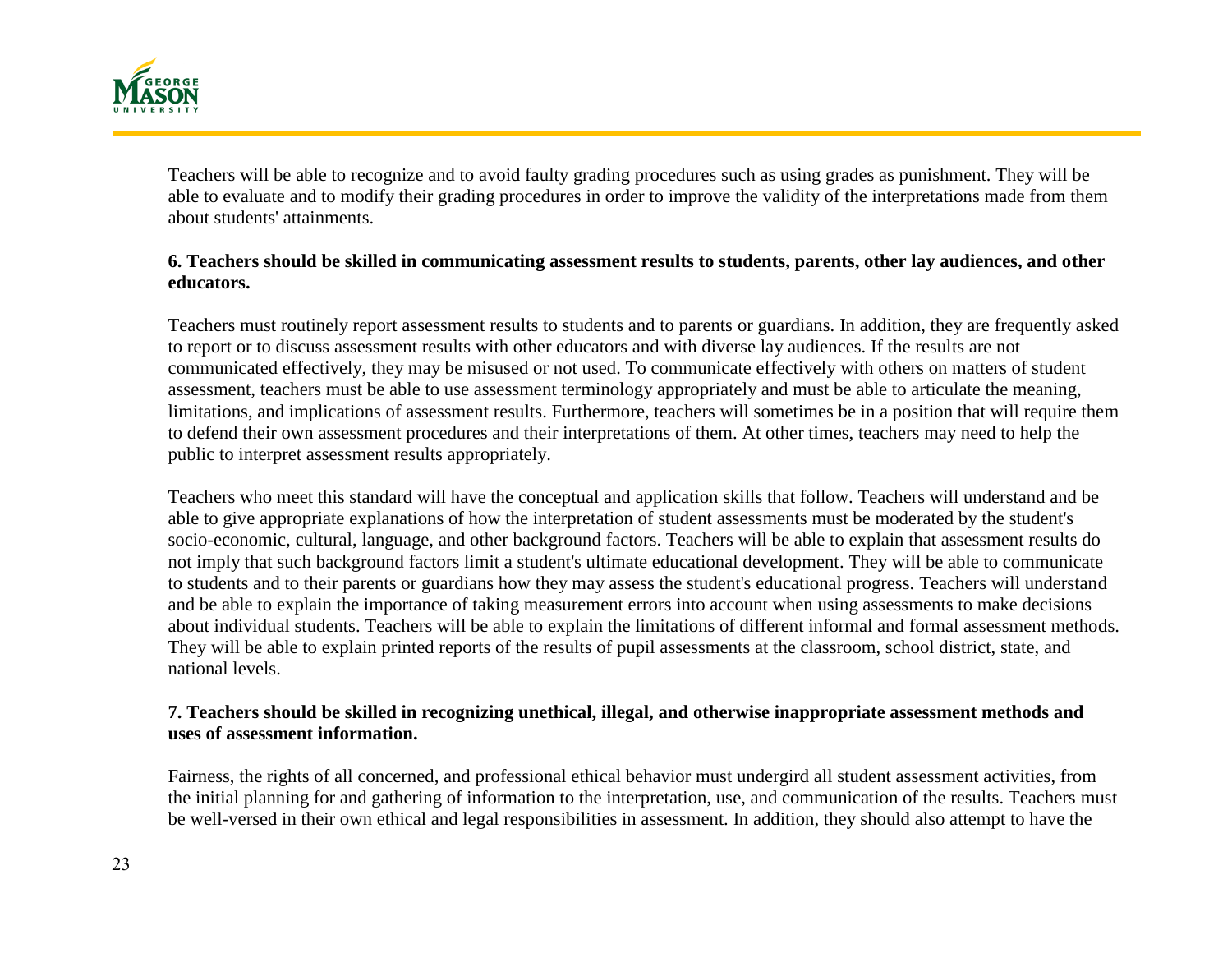

inappropriate assessment practices of others discontinued whenever they are encountered. Teachers should also participate with the wider educational community in defining the limits of appropriate professional behavior in assessment.

Teachers who meet this standard will have the conceptual and application skills that follow. They will know those laws and case decisions which affect their classroom, school district, and state assessment practices. Teachers will be aware that various assessment procedures can be misused or overused resulting in harmful consequences such as embarrassing students, violating a student's right to confidentiality, and inappropriately using students' standardized achievement test scores to measure teaching effectiveness.